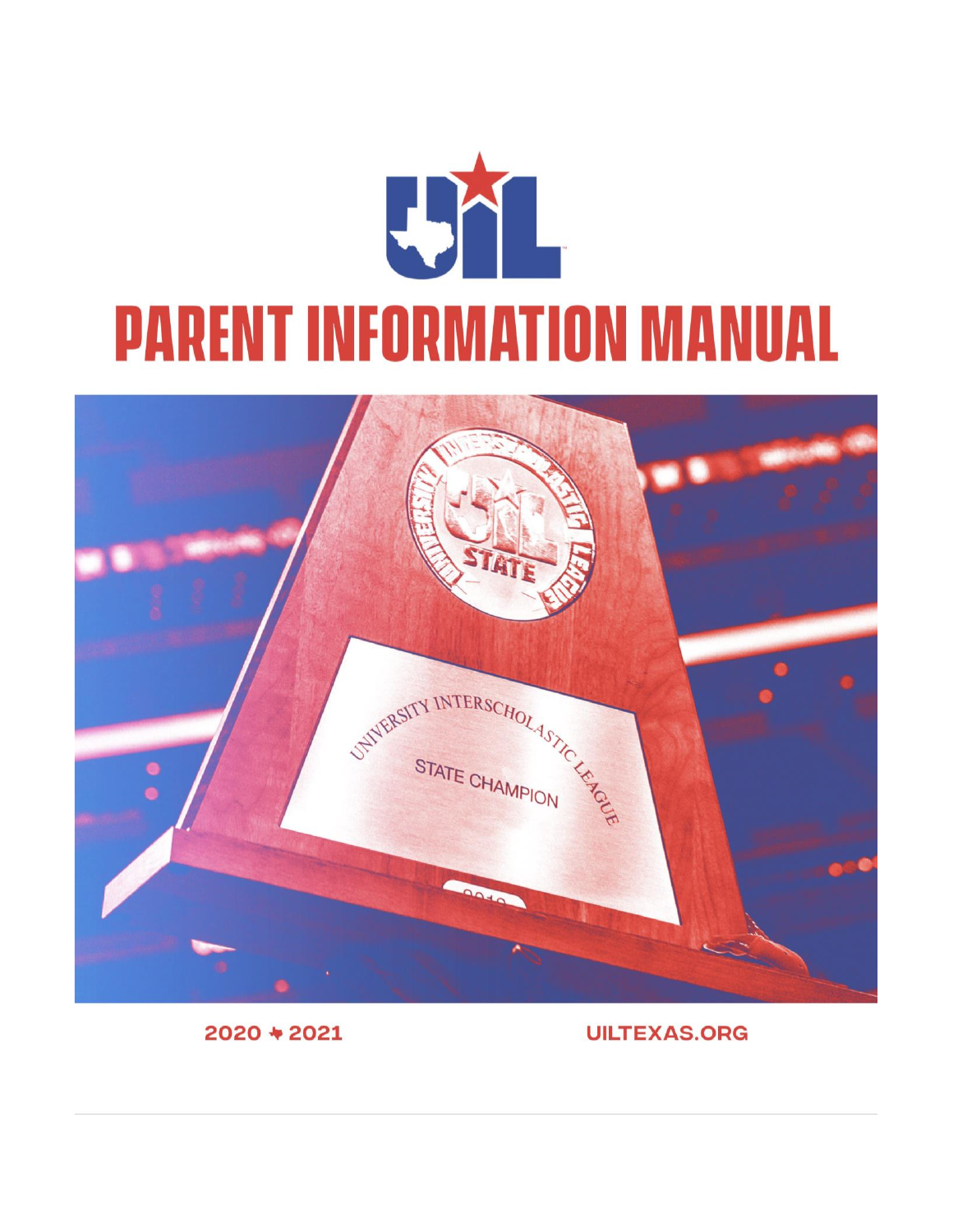# $\sim$  TABLE OF CONTENTS  $\sim$

UIL Staff: Executive Director: Dr. Charles Breithaupt Deputy Director: Dr. Jamey Harrison Director of Athletics: Dr. Susan Elza Chief of Staff: Kim Carmichael Director of Compliance, Eligibility and Education: Dr. Mark Cousins Director of Policy: Dr. Kevin Jones Director of Compliance: Darryl Beasley Waiver Officer: Nakita Guillory Associate Athletic Director: Brian Polk Assistant Athletic Director: Brandy Belk Assistant Athletic Director: Joseph Garmon Assistant Athletic Director: AJ Martinez Athletic Staff: Jessica Walker, Hannah Higgins, Crystal Victorino, Dillon Bankston

> University Interscholastic League P.O. Box 8028 Austin, TX 78713-8028 Phone: 512-471-5883 Fax: 512-471-6589 [Athletic Email:athletics@uiltexas.org](mailto:athletics@uiltexas.org) UIL website[: www.uiltexas.org](http://www.uiltexas.org/)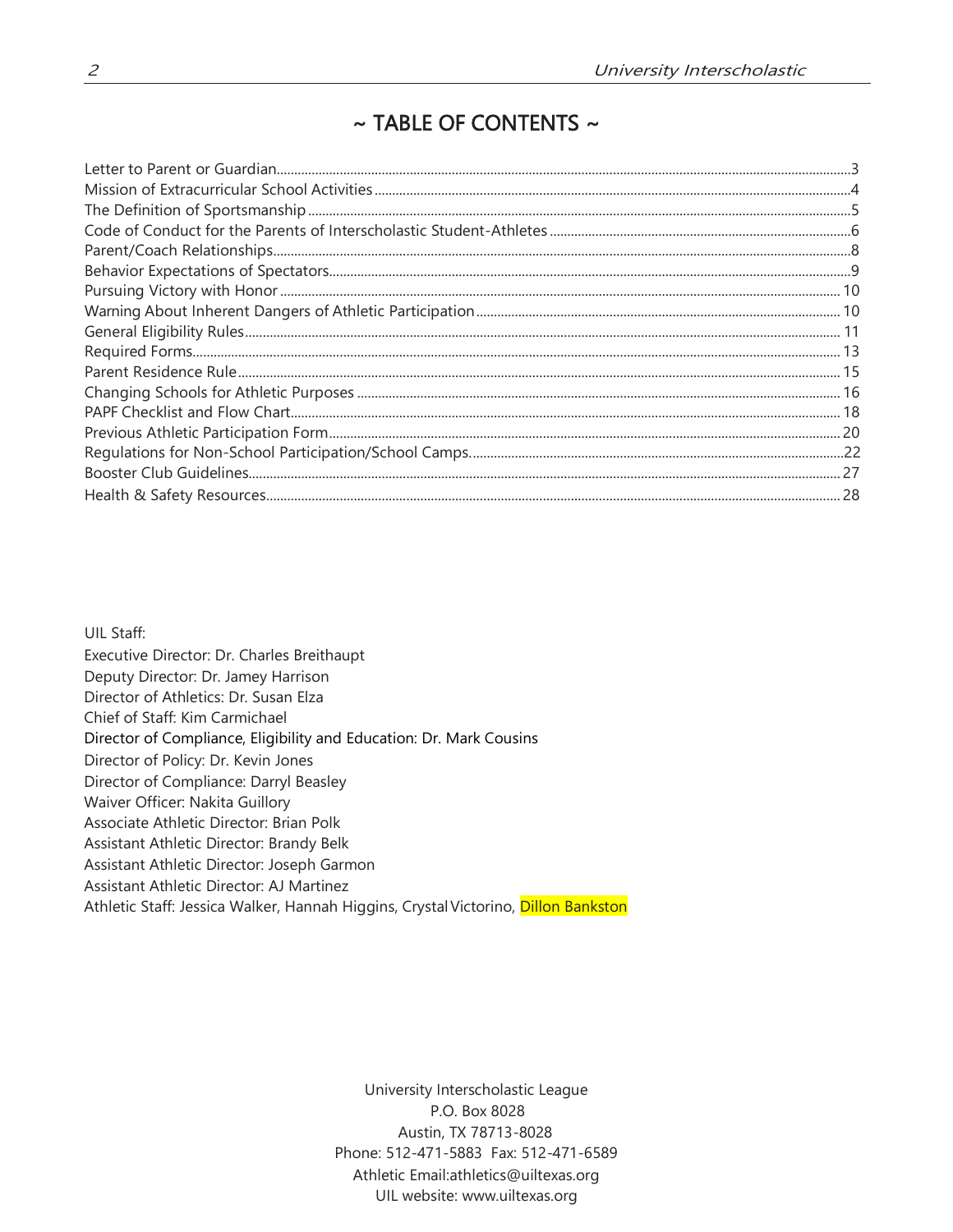## Dear Parent or Guardian:

Welcome to the University Interscholastic League. The UIL is the governing body for 1,500 public high schools and nearly 2,100 middle and junior high schools in Texas. The UIL, which began in 1910, is the largest interschool organization of its kind in the world, offering 22 athletic activities to more than one million student-athletes.

The purpose of the UIL is to organize and properly supervise contests that assist in preparing students to become better citizens. Our aim is to provide healthy, character building, educational activities carried out under rules providing for good sportsmanship and fair play for all participants.

Contests could not exist without rules. Therefore, UIL rules are adopted and modified by public school administrators whose responsibility is the overall educational program of the local school district rather than individual contests. The superintendent ensures that contests remain strictly amateur and educational in nature.

The UIL athletic program is based on the premise that athletes are students first and that athletic participation is a privilege rather than a right. Students learn teamwork and group responsibility. They also learn to deal with success and to overcome adversity. Research shows those who participate in extra-curricular activities tend to make better grades and have fewer discipline problems than those who do not participate.

Throughout this publication you'll notice references to your "student athlete", rather than your "athlete" because we believe that your children are students first, and athletic participation is a privilege.

Here are some statistics to keep in mind:

- There are over one million high school football players and almost one million basketball players in grades 9-12 nationally. Of those numbers, about 250 make it to the NFL, and about 50 make an NBA team.
- The odds of a high school football player being selected to play for an NFL team are about 6,000 to 1.
- The odds of a high school athlete competing in the NBA are even greater.
- The NCAA is made up of 977 schools classified in three divisions, and less than 25,000 student athletes compete for NCAA titles annually, most of whom are not on athletic scholarships.

With this in mind, it is important to focus on your student's academic career in addition to their success on the playing field or court.

This manual is provided to assist in guiding you and your child through the UIL process. Please take time to read each section and feel free to visit our extensive web site at [www.uiltexas.org.](http://www.uiltexas.org/) Of course you may also call any of our staff members for clarification of any questions you may have.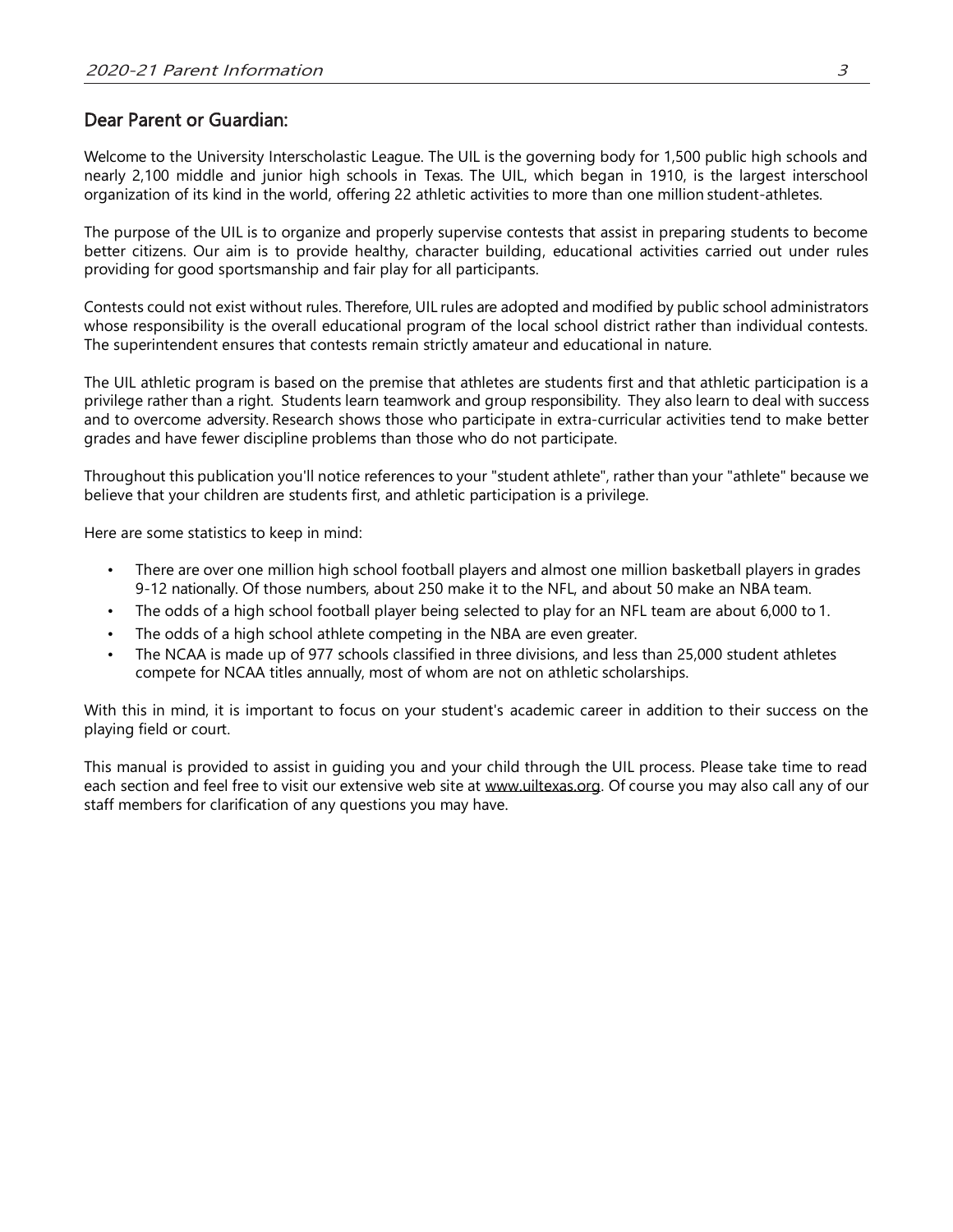## $\sim$  MISSION OF EXTRACURRICULAR SCHOOL ACTIVITIES  $\sim$

<span id="page-3-0"></span>One of the missions of extracurricular school activities is to serve as an extension of the classroom. There are strong lessons to be learned in athletics. One of those lessons is to set and maintain high standards of sportsmanship, ethics and integrity in our schools and our society. It is up to us to provide the direction and constant vigilance under which good sportsmanship can prosper and have a positive impact on our children, the leaders of tomorrow, and ourselves.

We feel the need to stress the type of exemplary behavior that should be exhibited by all players and spectators at our events.

The value of the lessons learned by exhibiting good sportsmanship will last a lifetime. If we ever lose sight of that, then athletics, or any co-curricular activity, is not worth sponsoring. The positive actions of a coach, athlete or spectator at an event can influence how any school is perceived in each of our communities and the communities of those schools that meet on the field of play.

We are asking for your support in this effort by emphasizing to your son or daughter what is expected of them at an athletic event as a competitor or spectator. After all, such events are an extension of the school day, and we should expect the same type of respectful behavior exhibited in the athletic arena as we do in the classroom. We urge you to ask your children to demonstrate self-control and self-discipline and at the same time, enjoy the games.

Finally, we ask you to set a good example when in the stands at an event. It is only through these efforts that we can clearly communicate what is acceptable behavior. We hope that your positive example will help set the tone for those around you so we may all enjoy the games our athletic teams are involved in.

Some sample guidelines of what we expect from our spectators are available later in this manual. When you purchase a ticket to an athletic event, you are given the privilege to view the action and to voice your support of our teams. We want that support to be in a positive tone, so that the educational value of these events is completely developed and clearly communicated to our students.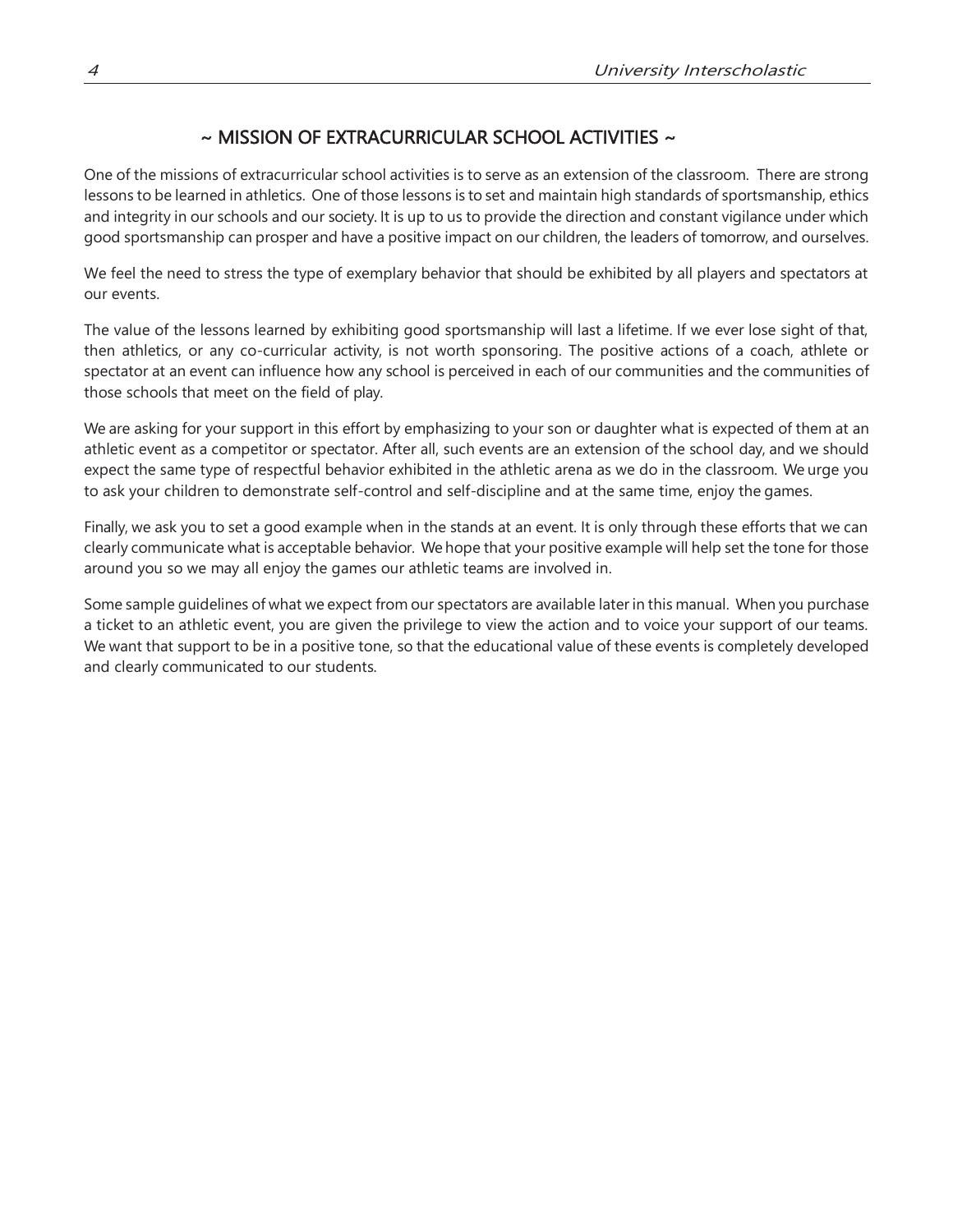## $\sim$  THE DEFINITION OF SPORTSMANSHIP  $\sim$

<span id="page-4-0"></span>Sportsmanship is character displayed through athletic competition. People of character live by the "Six Pillars of Character," universal values that can be used to define a good person: trustworthiness, respect, responsibility, fairness, caring and citizenship. This code applies to the parents of all student-athletes involved in interscholastic sports.

### **TRUSTWORTHINESS**

Always pursue victory with honor – Demonstrate and demand scrupulous integrity – Observe and enforce the spirit and letter of rules – Don't compromise education and character-development goals – Don't engage in or tolerate dishonesty, cheating or dishonorable conduct.

### **RESPECT**

Treat the traditions of the sport and other participants with respect – Don't engage in or tolerate disrespectful conduct including verbal abuse of opponents and officials, profane or belligerent "trash talking," taunting and unseemly celebrations – Win with grace and lose with dignity.

### **RESPONSIBILITY**

Be a positive role model and require the same of your student athletes – Further the mental, social and moral development of athletes and teach life skills that enhance personal success and social responsibility.

### FAIRNESS

Adhere to high standards of fair play – Never take unfair advantage–– Be open-minded.

### CARING

Assure that the academic, emotional, physical and moral well-being of athletes is always placed above desires and pressures to win.

### **CITIZENSHIP**

Promote sportsmanship by honoring the rules and goals of the sport – Establish codes of conduct for coaches, athletes, parents and spectators – Safeguard the health of athletes and the integrity of the sport prohibiting the use of alcohol and tobacco – Demand compliance with all laws and regulations, including those relating to gambling and the use of drugs.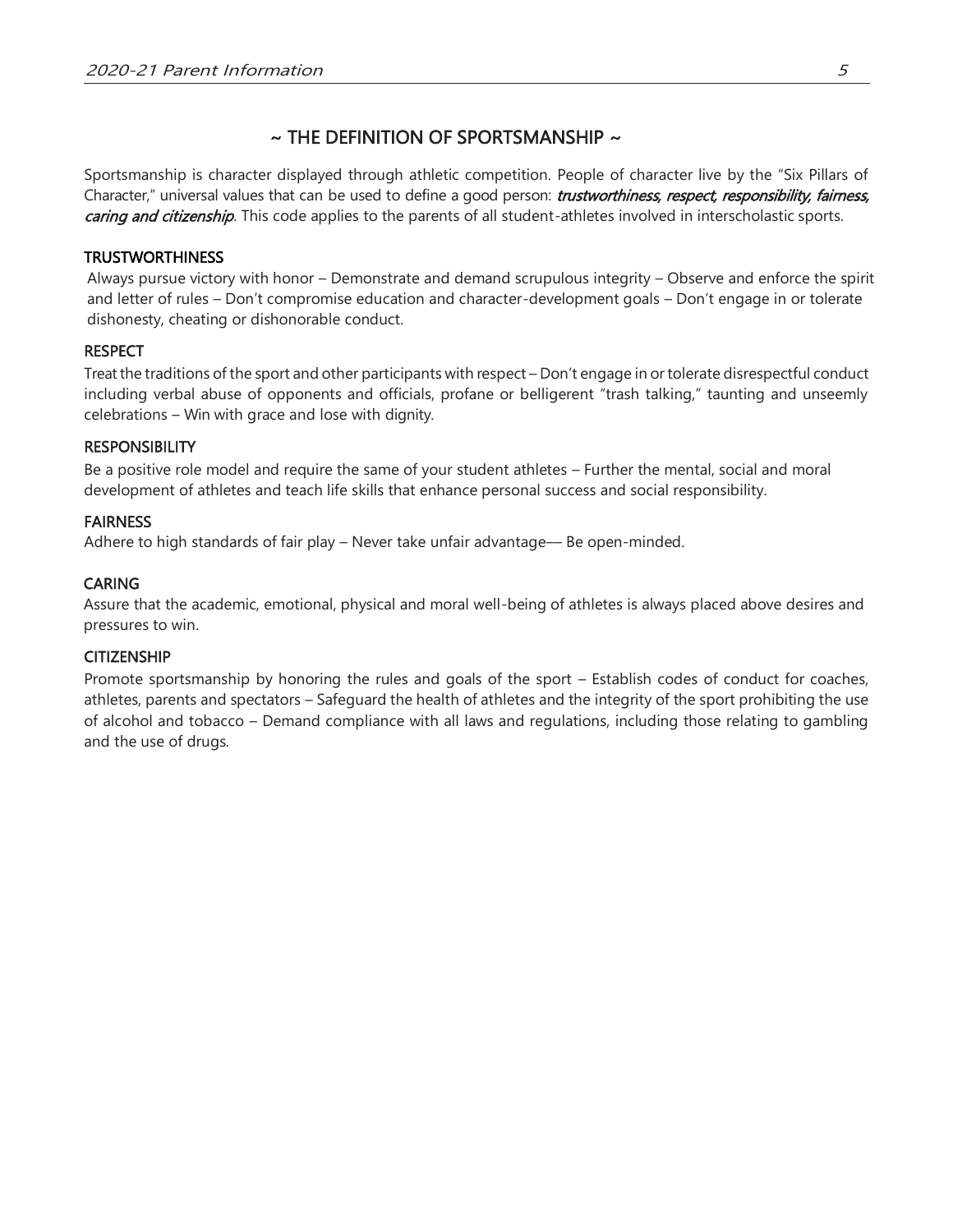# ~ CODE OF CONDUCT FOR THE PARENTS OF INTERSCHOLASTIC STUDENT-ATHLETES ~

<span id="page-5-0"></span>We believe that interscholastic athletic competition should demonstrate high standards of ethics, sportsmanship, and promote the development of good character and other important life skills. We also believe that the highest potential of sports is achieved when participants are committed to pursuing victory with honor.

### **TRUSTWORTHINESS**

Trustworthiness – be worthy of trust in all you do.

Integrity – live up to high ideals of ethics and sportsmanship; do what's right even when it's unpopular or personally costly.

Honesty – live and act honorable; don't allow your children to lie, cheat, steal or engage in any other dishonest or unsportsmanlike conduct.

Reliability – fulfill commitments; do what you say you will do; be on time; when you tell your children you will attend an event, be sure to do so.

### **RESPECT**

Respect – treat people with respect all the time and require the same of your children.

Class – live and cheer with class; be gracious in victory and accept defeat with dignity; compliment extraordinary performance; and show respect for all competitors.

Disrespectful Conduct – don't engage in disrespectful conduct of any sort including profanity, obscene gestures, offensive remarks of a sexual nature, trash-talking, taunting, boastful celebrations, or other actions that demean individuals or the sport.

Respect Officials - treat contest officials with respect; don't complain about or argue with official calls or decisions during or after an athletic event.

Respect Coaches - treat coaches with respect at all times; recognize that they have team goals beyond those of your child. Don't shout instructions to players from the stands; let the coaches coach.

### **RESPONSIBILITY**

Importance of Education-stress that student-athletes are students first. Be honest with your children about the likelihood of getting an athletic scholarship or playing on a professional level. Place the academic, emotional, physical and moral well-being of your children above desires and pressures to win.

Role-modeling - Consistently exhibit good character and conduct yourself as a role model for your children.

Self-Control – exercise self-control; don't fight or show excessive displays of anger or frustration; have the strength to overcome the temptation to demean others.

### Integrity of the game

– Protect the integrity of the game; don't gamble on your children's games.

Privilege to Compete – assure that you and your child understand that participation in interscholastic sports is a privilege, not a right, and that they are expected to represent their team, school and family with honor, on and off the field.

### FAIRNESS

Be Fair – treat all competitors fairly; be open-minded; always be willing to listen and learn.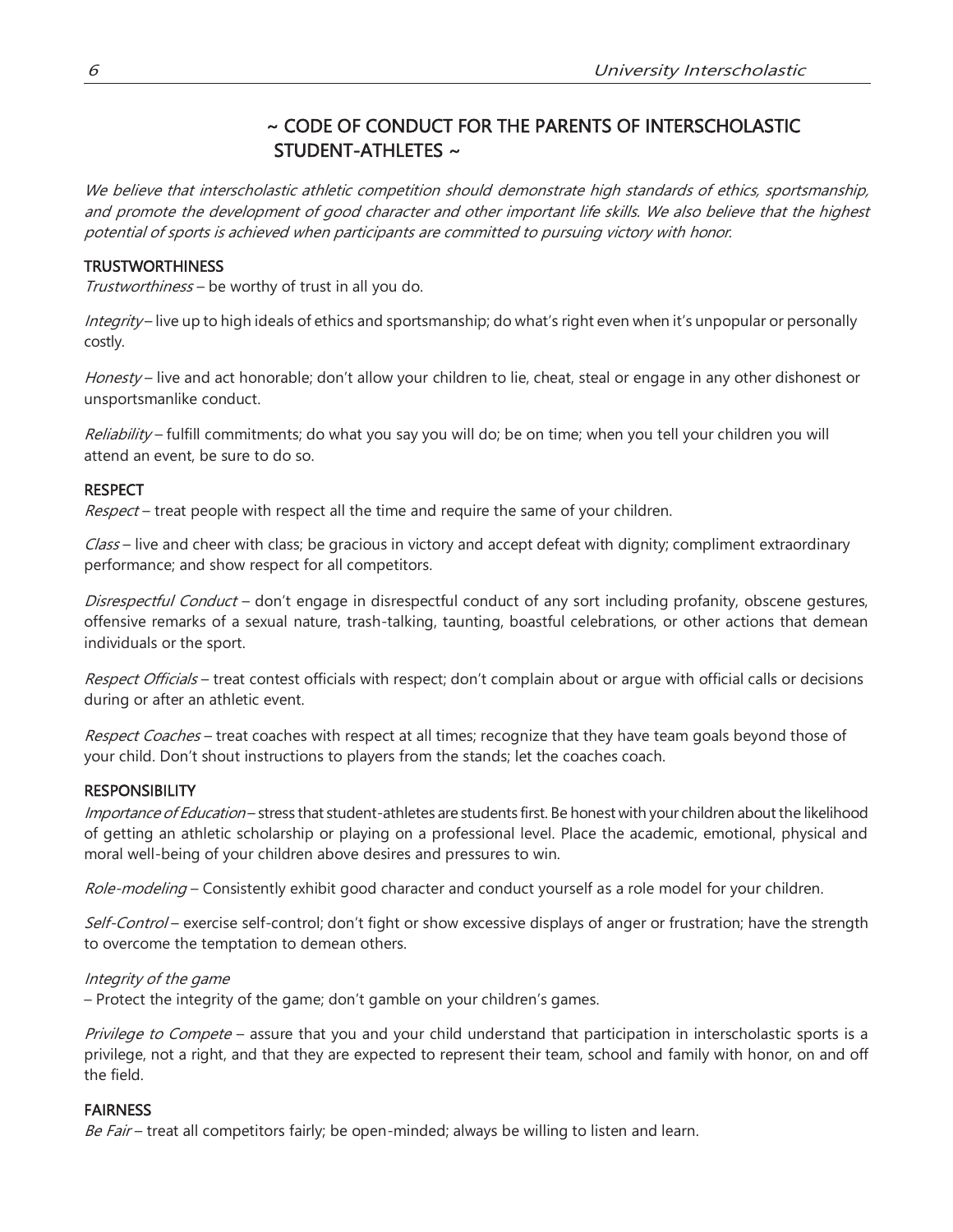## CARING

Encouragement-encourage your children regardless of their play; offer positive reinforcement. Demonstrate sincere interest in your child's play.

Concern for Others - demonstrate concern for others; never encourage the injury of any player, officials or follow spectator.

Empathy – consider the needs and desires of your child's teammates in addition to your own; help promote the team concept by encouraging all team members, understanding that the coach is responsible for determining playing time.

Reprinted with the permission of the Josephson Institute of Ethics.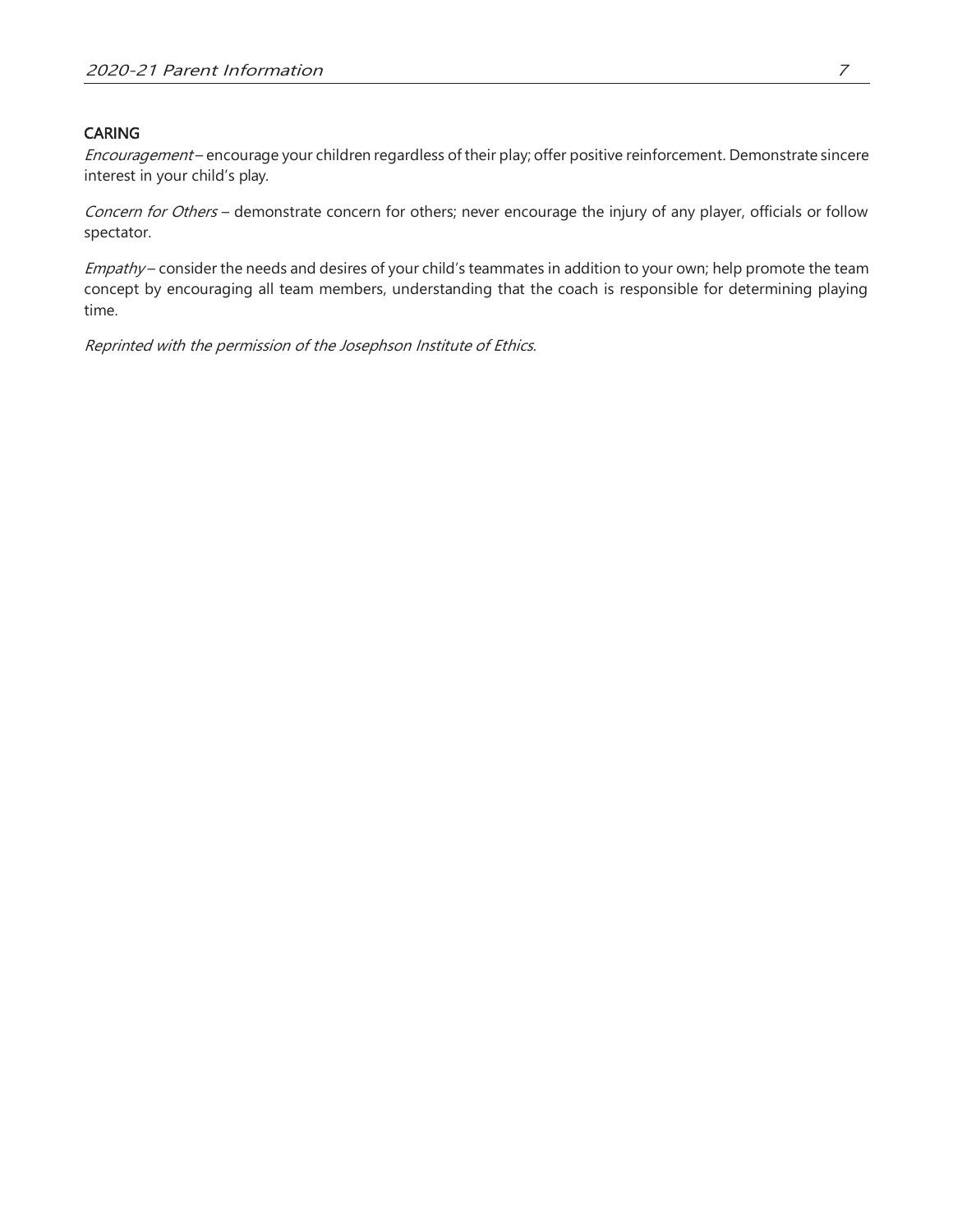# $\sim$  PARENT / COACH RELATIONSHIPS  $\sim$

<span id="page-7-0"></span>Both parenting and coaching are very difficult vocations. By establishing an understanding between coaches and parents, both are better able to accept the actions of the other and provide a more positive experience for everyone. Parents have the right to know, and understand, the expectations placed on them and their children. Coaches have the right to know that if parents have a concern, they will discuss it with the coach at the appropriate time and place.

## Communication parents should expect from their child's coach:

- 1) Coach's philosophy.
- 2) Expectations the coach has for your son or daughter, as well as other players on the team.
- 3) Locations and times of practices and contests.
- 4) Team requirements, i.e., fees, special equipment needed, school & team rules, off-season expectations.
- 5) Procedures that will be followed if your child becomes injured during participation.

## Communication coaches expect from parents:

- 1) Concerns regarding their son or daughter expressed directly to the coach at the appropriate time and place.
- 2) Specific concerns in regard to the coach's philosophy and/or expectations.
- 3) Notification of any schedule conflicts well in advance.

As your child becomes involved in interscholastic athletics, they will experience some of the most rewarding moments of their lives. It's important to understand there may be times when things do not go the way you or your child wishes. These are the times discussion with the coach is encouraged.

## Appropriate concerns to discuss with a coach:

- 1) The mental and physical treatment of your child.
- 2) What your child needs to do to improve.
- 3) Concerns about your child's behavior.

It is very difficult to accept your child is not playing as much as you may hope. Coaches make decisions based on what they believe is in the best interests of all students participating. As you can see from the list above, certain things can and should be discussed with your child's coach. Other things, such as those listed next, must be left to the discretion of the coach.

### Issues NOT appropriate for discussion with your child's coach:

- 1) How much playing time each athlete is getting.
- 2) Team strategy.
- 3) Play calling.
- 4) Any situation that deals with other student-athletes.

There are situations that may require a conference between the coach and parent. These are not discouraged, as it is important for each party to have a clear understanding of the other's position. When these conferences are necessary, the following procedure is suggested to help promote resolution to the issue.

## If a parent has a concern to discuss with the coach, the following procedure should be followed:

- 1) Call the coach to set up an appointment.
- 2) If the coach cannot be reached, call the athletic director and ask him or her to set up a meeting with the coach for you.
- 3) Think about what you expect to accomplish as a result of the meeting.
- 4) Stick to discussing the facts, as you understand them.
- 5) Do not confront the coach before, during or after a practice or contest. These can be emotional times for both the parent and coach. Meetings of this nature do not promote resolution of the situation, but often escalate it.

## What should a parent do if the meeting with the coach didn't provide satisfactory resolution?

- 1) Call the athletic director to set up a meeting with the athletic director, coach, and parent present.
- 2) At this meeting, an appropriate next step can be determined, if necessary.

Students' involvement in co-curricular activities has been proven to increase their chances of success later in life. We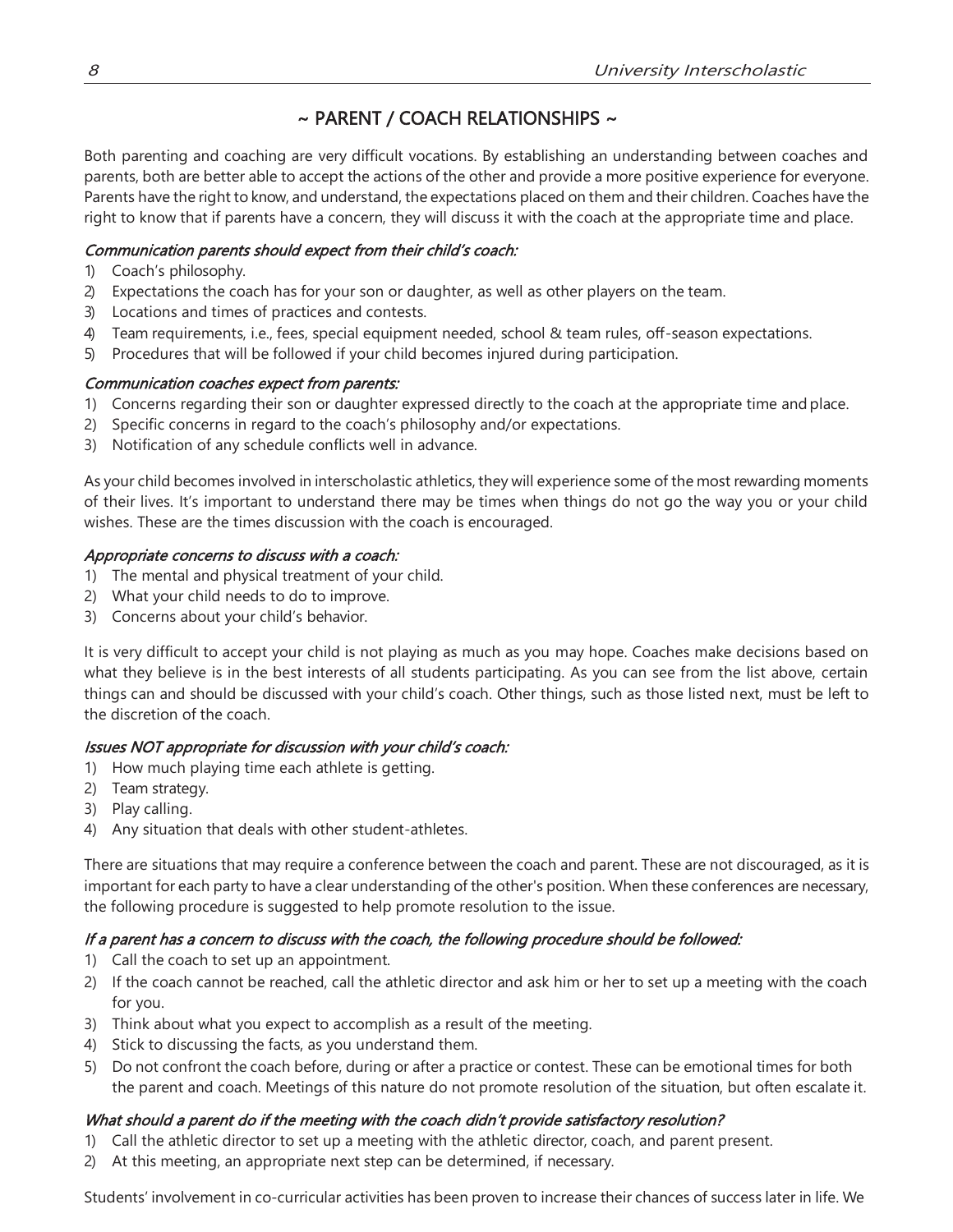hope the information contained in this manual helps make that experience more enjoyable for everyone involved.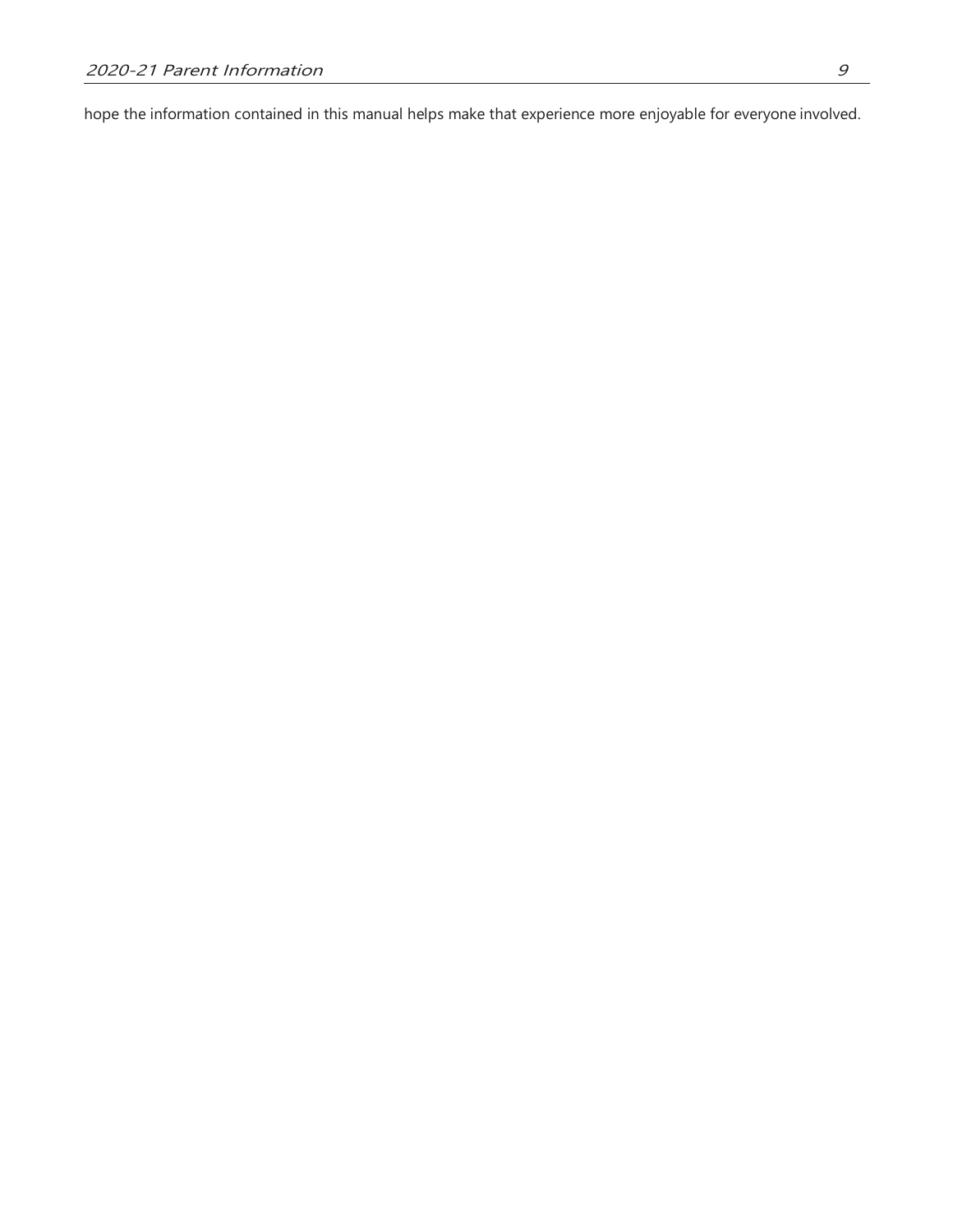## ~ BEHAVIOR EXPECTATIONS OF SPECTATORS ~

<span id="page-9-0"></span>Remember that you are at the contest to support and yell for your team, and to enjoy the skill and competitionnot to intimidate or ridicule the other team or its fans.

Remember that school athletics are a learning experience for students and that mistakes are sometimes made. Praise student-athletes in their attempt to improve themselves as students, as athletes, and as people, just as you would praise a student working in the classroom.

A ticket is a privilege to observe the contest, not a license to verbally assault others or be generally obnoxious. Learn the rules of the game, so that you may understand and appreciate why certain situations take place. Show respect for the opposing players, coaches, spectators and support groups.

Respect the integrity and judgement of game officials. Understand that they are doing their best to help promote the student-athlete, and admire their willingness to participate in full view of the public.

Recognize and show appreciation for an outstanding play by either team.

Refrain from the use of any controlled substances (alcohol, drugs, etc.) before, during, and after the game on or near the site of the event (i.e. tailgating).

Use only cheers that support and uplift the teams involved.

Be a positive role model at events through your own actions and by censuring those around you whose behavior is unbecoming.

Parents and spectators should be aware that the school can (and should) remove them from the premises and can prohibit them from attending future contests due to undesirable behaviors.

Game officials can ask that school administrators have unruly fans removed from a contest facility.

There is no such thing as a "right" to attend interscholastic athletics. Interscholastic athletics are considered a "privilege" and the spectator who avails themselves of it is expected to conduct himself or herself accordingly.

Keep in mind that you are a guest of the school, and that while winning is certainly an admirable goal, it is hollow if it comes at the expense of morals, ethics, and just plain common sense.

The school is responsible for the behavior of their spectators. The school district can be and will be punished for actions of patrons in violation of UIL standards and rules.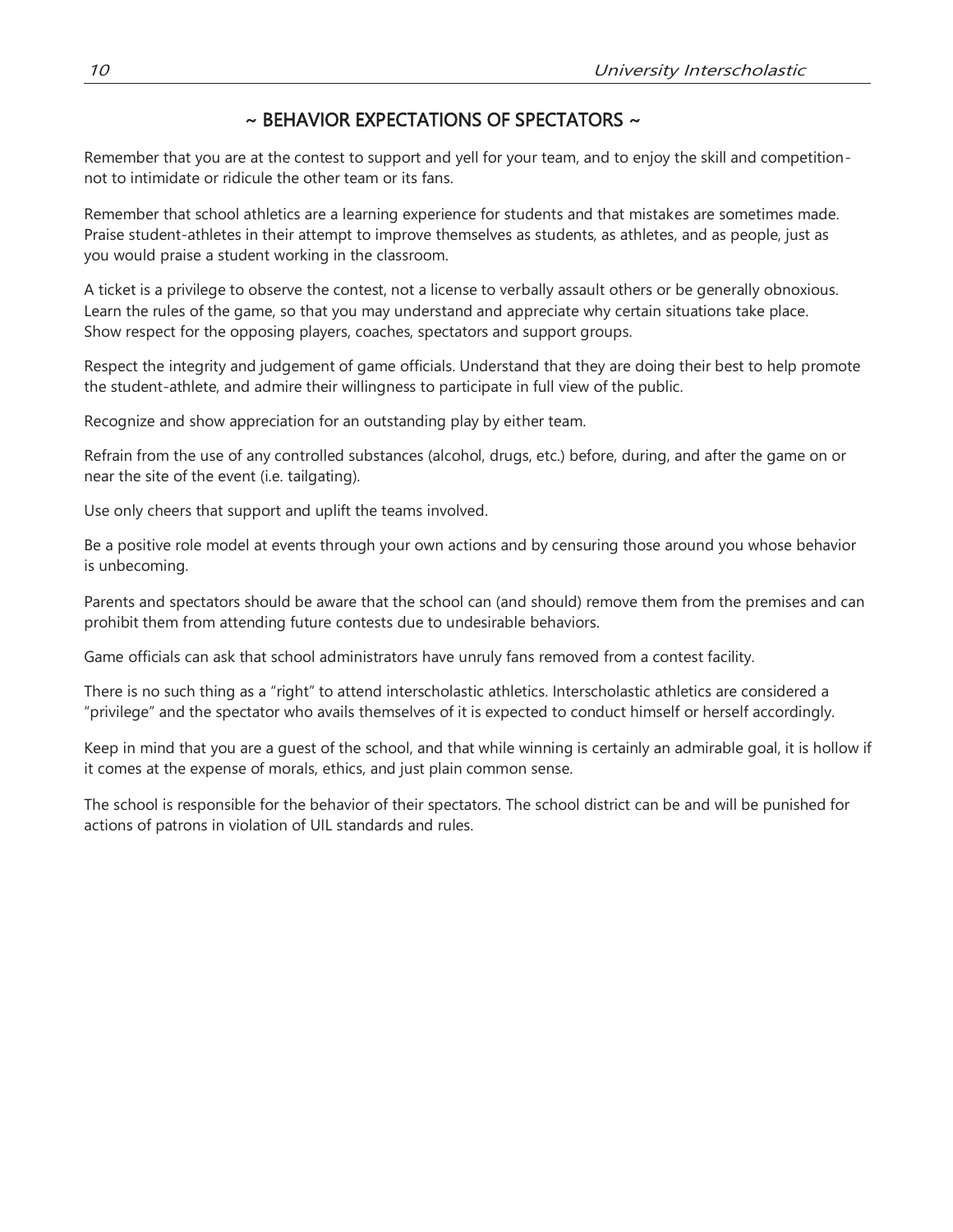# $\sim$  PURSUING VICTORY WITH HONOR  $\sim$ Basic Philosophy

### <span id="page-10-0"></span>Winning Is Important

Winning is important and trying to win is essential. Without the passionate pursuit of victory, much of the enjoyment, as well as the educational and spiritual value, of sports will be lost.

## Honor Is More Important

Sports programs should not trivialize winning or the desire to win. To dismiss victory by saying,

"It's only a game" can be disrespectful to athletes and coaches who devote their time to being the best they can be in the pursuit of individual victories, records, championships, and medals. But the greatest value of sports is its ability to enhance and uplift the character of participants and spectators.

## Ethics Is Essential to True Winning

The best strategy to improve sports is not to de-emphasize winning butto more vigorously emphasize that adherence to ethical standards and sportsmanship in the honorable pursuit of victory. Ethics is essential to winning in its true sense. It is one thing to be declared the winner; it is quite another to really win.

## There Is No True Victory Without Honor

Cheating and bad sportsmanship are not options. They rob victory of meaning and replace the high ideals of sport with the petty values of a dog-eat-dog marketplace. Victories attained in dishonorable ways are hollow and degrade the concept of sport.

## Ethics and Sportsmanship Are Ground Rules

Programs that adopt Pursuing Victory With Honor are expected to take whatever steps are necessary to assure that coaches and athletes are committed to principles of ethics and sportsmanship as ground rules governing the pursuit of victory. Their responsibilities to demonstrate and develop good character must never be subordinate to the desire to win. It is never proper to act unethically in order to win.

## Benefits of Sports Come From the Competition, Not the Outcome

Quality amateur sports programs are based on the belief that vital lessons and great value of sports are learned from the honorable pursuit of victory, from the competition itself rather than the outcome.

Reprinted with the permission of the Josephson Institute of Ethics.

# $\sim$  WARNING ABOUT THE INHERENT DANGERS OF ATHLETIC PARTICIPATION  $\sim$

Student athletes and parents should be aware that any athletic participation will always have inherent dangers. Although rare, death or catastrophic injury can result from participation in sports, and care should be taken by all concerned to minimize such dangers through the use of appropriate equipment, proper training methods and common sense.

The UIL encourages student athletes in all sports, and their parents, to discuss risks and risk minimization with coaches and school administrators.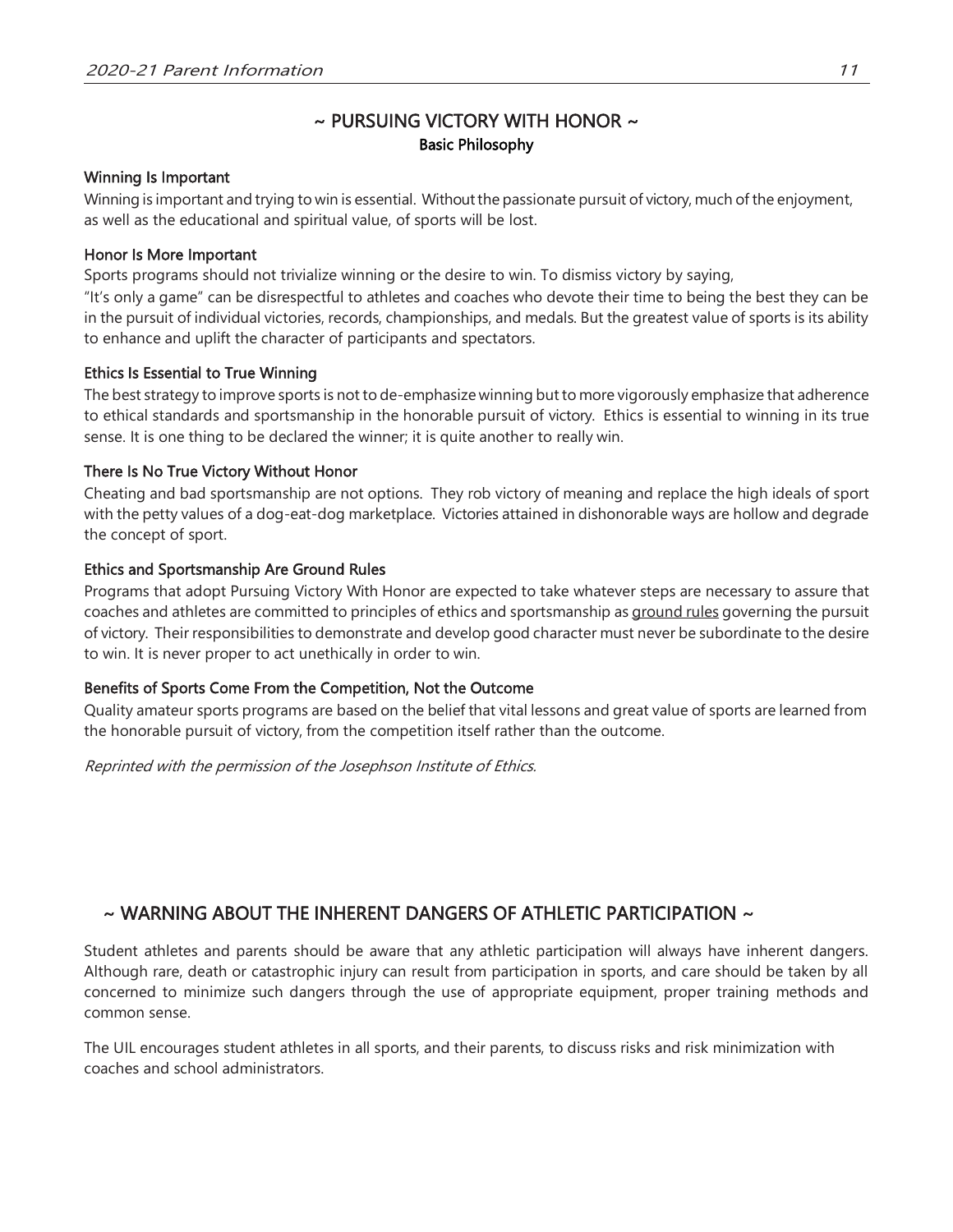## $\sim$  GENERAL ELIGIBILITY RULES  $\sim$

<span id="page-11-0"></span>Eligibility rules are found in Section 400 and 403 of the Constitution and Contest Rules. Any question regarding a student's eligibility, should be addressed to the school coach, principal and/or superintendent. Residence requirements according to Sections 400, 403, and 442 should be thoroughly investigated for any student new to school.

### Section 400: STUDENT'S ELIGIBILITY FOR ALL UIL CONTESTS

Subject to the other sections of this subchapter, an individual is eligible to participate in a UIL varsity contest as a representative of a member school if that individual:

- (a) is not a high school graduate (See Section 405);
- (b) is a full-time, day student in the member high school the student represents (See Section 406, academic exception, Section 906 and Official Interpretations 08-09-10, 99-04-20, 10-03-12 and 00-99-13, Appendix I);
- (c) has been in regular attendance at the member school since the sixth-class day of the present school year or has been in enrolled and in regular attendance for 15 or more calendar days before the contest

or competition (student becomes eligible on the fifteenth day) (See Section 407 and Official Interpretation 95-11-09, Appendix I);

- (d) is in compliance with rules of the State Board of Education; (See Section 404 and state law regarding credit requirements and grades (the school shall verify a student's grades on the basis of the official grade report and independently of involvement by the student);
- (e) has the required number of credits for eligibility during the first six weeks of school (See Section 411);
- (f) is enrolled in a four-year program of high school courses (See Section 408);
- (g) initially enrolled in the ninth grade not more than four years ago nor in the tenth grade not more than three years ago (See Section 408 and Official Interpretation 07-04-18, Appendix I);
- (h) was not recruited (See Section 5 and section 409);
- $\emptyset$  is not in violation of the Awards Rules (See Section 480); and
- (j) meets the specific eligibility requirements for UIL academic competition in Section 401, for music competition in Section 402, and/or for athletic competition in Section 403.

## Section 403: ELIGIBILITY - ATHLETICS

Subject to the other sections of this subchapter, an individual is eligible to participate in a UIL varsity athletic contest as a representative of a member school if that individual:

- (a) meets all the requirements of Section 400;
- (b) is less than 19 years old on September 1 preceding the contest, or has been granted eligibility based on a disability which delayed his or her education by at least one year (See Section 446);
- (c) did not change schools for athletic purposes (See Sections 5 and 443);
- (d) is an amateur (See Section 441);
- (e) was eligible according to Section 400 (c) (fifteen calendar day rule) and Section 403 (f) (residence rule) at the member school the student wishes to represent prior to the deadline for district certification (non-compliance results in ineligibility only in post-district competition in that sport); and
- (f) is a resident of the member school district (See Section 442), and a resident of the attendance zone in which the member school being attended is situated,

(1) or has been continuously enrolled in and regularly attending the school for at least the previous calendar year if his or her parents do not reside within the school district's attendance zone; see (5) (B) below for exception. Note: A student who has changed schools for athletic purposes may be declared ineligible for more than one calendar year. See Section 443 (f) (3). For students placed on a waiting list for admittance to an open enrollment charter school that is a member school, the earlier of the first day of enrollment or the first day of school for the school year following the date of application begins the time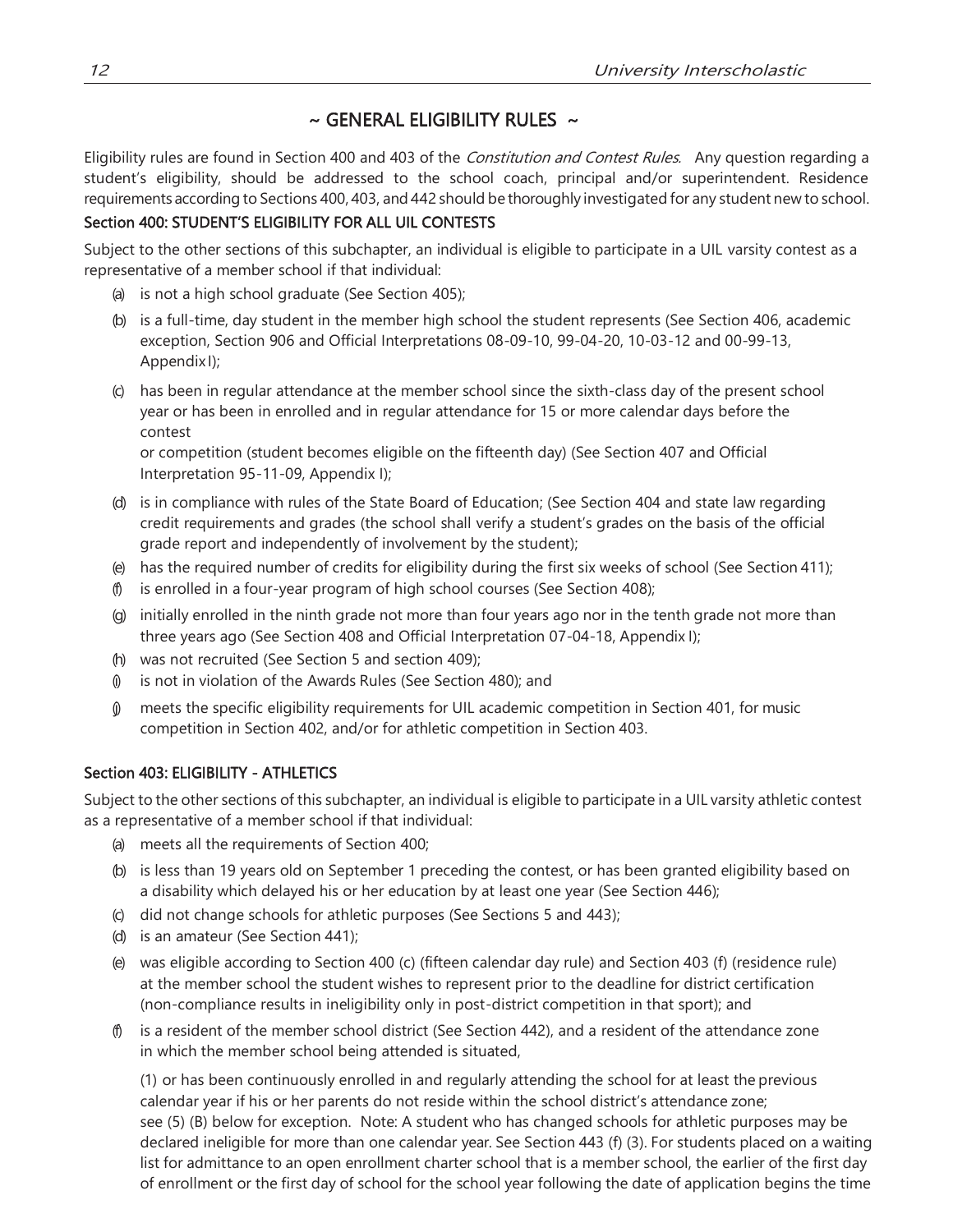frame for compliance with the exception noted i n this section.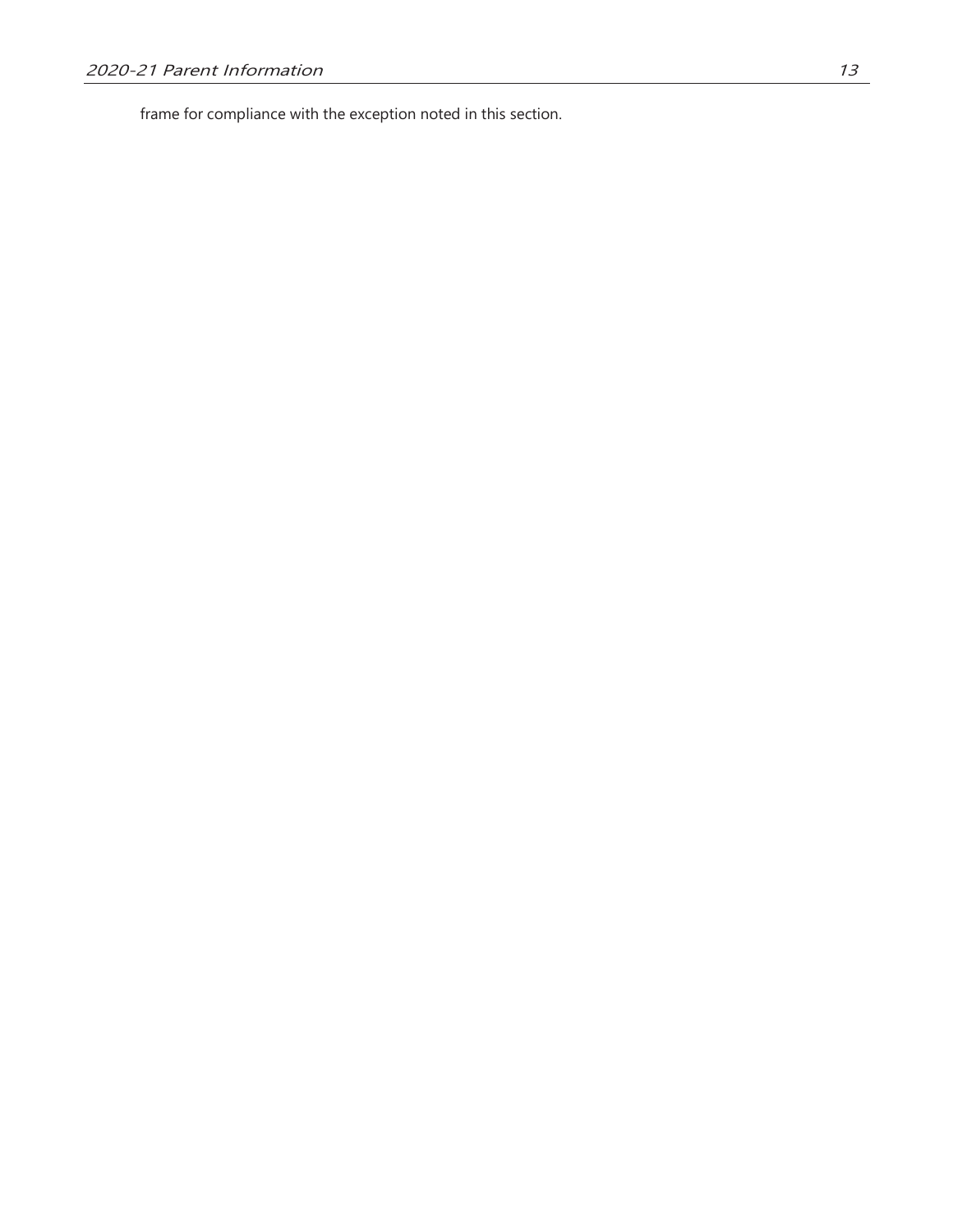- (2) or the student is attending a school outside the attendance zone where the parents reside because the school board or other appropriate authority changed district or attendance zone lines.
- (3) or is a transfer student from a public 8-grade ISD not containing a high school, who transferred at the first opportunity:
	- (A) to select a high school with geographical boundaries contiguous to his or her K-8 school;
	- (B) to a high school for which the K-8 school attended receives state transportation funds; or
	- (C) to the high school located nearest the student's residence.
- (4) Intra-District Transfers. A student who has an option to attend more than one high school within a school district, rather than being assigned to a school according to attendance zones, is eligible at the school first selected if he/she transfers at the first opportunity. If a student subsequently transfers to another school, the student is not eligible for varsity athletic competition until he/she has been in and regularly attended that school for at least the previous calendar year.
- (5) Foreign Exchange Students.
	- (A) Foreign exchange students are ineligible for varsity athletic contests the first year they attend a member school unless they are granted a waiver of the parent residence rule as outlined in Sections 465 and 468.
	- (B) Foreign exchange students who receive a Foreign Exchange Waiver and participate in UIL varsity athletic contests during their first year in the host school may not participate in those same contests if they return for a second year to the host school. The student may, however, participate in any other UIL varsity sport. See Official Interpretations 01-09-18 and 10-03-12, Appendix I
- (6) Charter Schools:
	- (A) Students whose parents live within the boundaries of an independent school district where a charter high school is located and opt to attend the charter high school at their first opportunity to select a high school and are otherwise in compliance with varsity eligibility requirements, are eligible.
	- (B) Students whose parents live within the independent school district where the charter school is located, who do not select the charter high school at their first opportunity, are ineligible for varsity athletic competition unless they have been enrolled in and regularly attending the charter high school for at least the previous calendar year.
	- (C) Students whose parents reside outside the boundaries of the independent school district where the charter school is located are ineligible for varsity athletic competition unless they have been enrolled in and regularly.

NOTE: Any time a student changes schools, UIL staff strongly recommends the school check the residence of the parent(s) for varsity athletic participation and to be sure that the student complies with local transfer and admission policies. If the student has been continuously enrolled in and attending school for one calendar year and the parents leave the attendance zone, check to be sure that the student complies with local admission and transfer policies.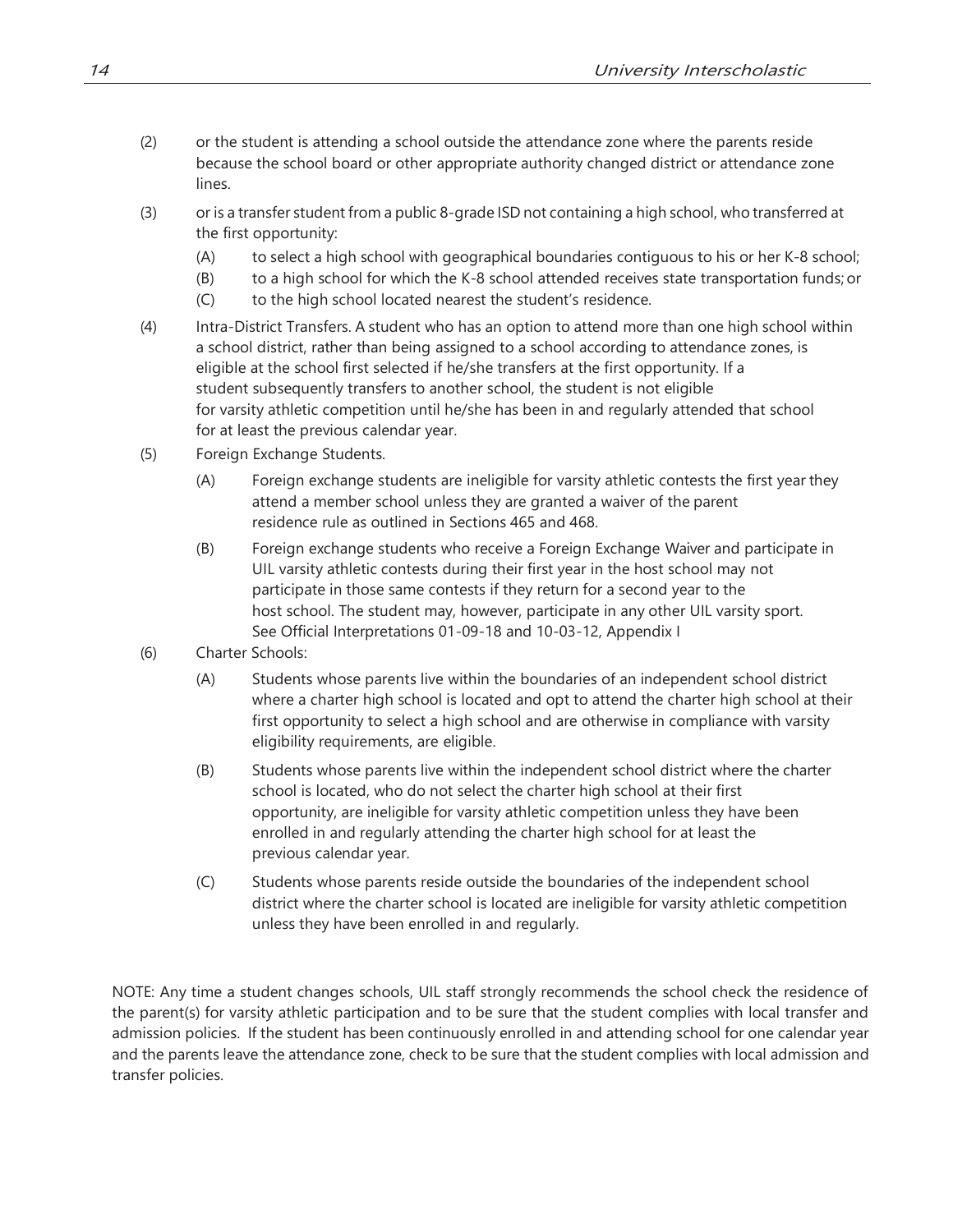## $\sim$  UIL REQUIRED FORMS  $\sim$

Required Forms for Student Participation. It shall be the responsibility of each school to keep on file the following required annual forms for each student who participates in any practice, scrimmage, or game. Forms to be filed can be downloaded from the UIL website [\(www.uiltexas.org/athletics/forms\).](http://www.uiltexas.org/athletics/forms))

• Pre-Participation Physical Examination Form. Upon entering the first and third years of high school, a physical examination signed by a physician, a physician assistant licensed by a State Board of Physician Assistant Examiners, a registered nurse recognized as an advanced practice nurse by the Board of Nurse Examiners or a doctor of chiropractic is required. Standardized Pre-Participation Physical Examination Forms, available from the UIL office and authorized by the UIL Medical Advisory Committee, are required. For the 2020-21 school year only, any participant in athletics or marching band, in any grade level, who has not previously completed a preparticipation physical examination (PPE), and been cleared for participation, will be required to complete the medical history form as noted below, as well as a PPE prior to participation in any UIL practices, games, performances, or matches.

• Medical History Form. Each year prior to any practice or participation, a UIL Medical History Form signed by both a student and a parent or guardian is required. A Medical History Form shall accompany each physical examination and shall be signed by both a student and a parent or guardian.

• Parent or Guardian Permit. Annual participation permit signed by the student's parent or guardian.

• Rules Acknowledgment. Annual UIL Rules Acknowledgment Form signed by the student and the student's parent or guardian.

• Parent/Student Anabolic Steroid Use and Random Steroid Testing Form. The parent/guardian of each high school athlete, along with each high school athlete, must annually sign the UIL Illegal Steroid Use and Random Steroid Testing Parent and Student Notification/Agreement Form.

• Concussion Acknowledgement Form. Annual UIL Concussion Acknowledgment Form signed by the student and the student's parent or guardian.

• Sudden Cardiac Arrest Awareness Form. Annual UIL Sudden Cardiac Arrest Awareness Form signed by the student and the student's parent or guardian.

Required Forms for Varsity Participation. It shall be the responsibility of each school to keep on file the following required forms. Forms to be filed can be downloaded from the UIL website [\(www.uiltexas.org/athletics/forms\).](http://www.uiltexas.org/athletics/forms))

• Eligibility Form. Schools must submit comprehensive eligibility forms for football, basketball, volleyball, softball, baseball, and soccer. For all other athletic activities, general alphabetical listing of eligible athletes is required. One copy shall be sent to the district executive committee chair, and one copy shall be filed in the school's office. Completed eligibility forms are tobe signedby the superintendent or adesignated administrator and the coach. These forms are to be submitted before a contestant is allowed to participate in a varsity contest. Failure to furnish correct and complete information may, upon request by the proper committee, constitute grounds for suspension.

• Previous Athletic Participation Form (PAPF). New students in grades 9-12 who represented their former school in a varsity or sub-varsity athletic contest or practice in grades 8-12 in any previous school year must have a Previous Athletic Participation Form completed prior to participation in a varsity contest at the new school.

## Q: If a PAPF is completed and signed by the DEC chair, does this make a student-athlete eligible for varsity competition?

A: No. A student-athlete must also meet all other eligibility rules.

### Q: If a student-athlete is continuously enrolled for one calendar year at a school, are they eligible for varsity competition?

A: No. The student-athlete must also have a completed and signed PAPF from the DEC chair and be in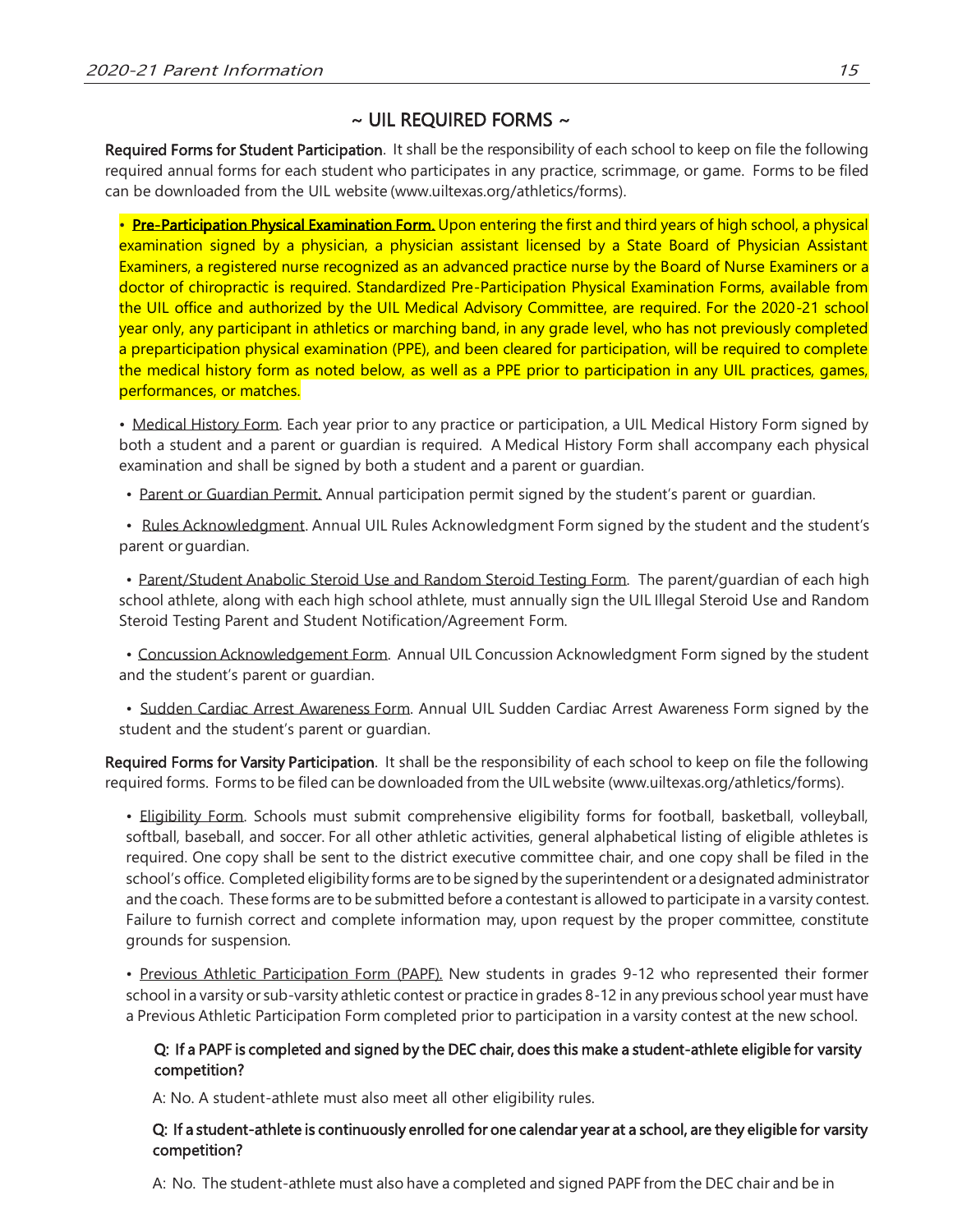compliance with all other eligibility rules.

• Late Forms. If an eligibility form or a PreviousAthletic Participation Form was notfiled prior to competition, and it was an inadvertent error and the student is actually eligible under Subchapter M of the Constitution, the district executive committee is not required to demand forfeiture or to rule the student ineligible. They may assess the minimum penalty of private reprimand to the school.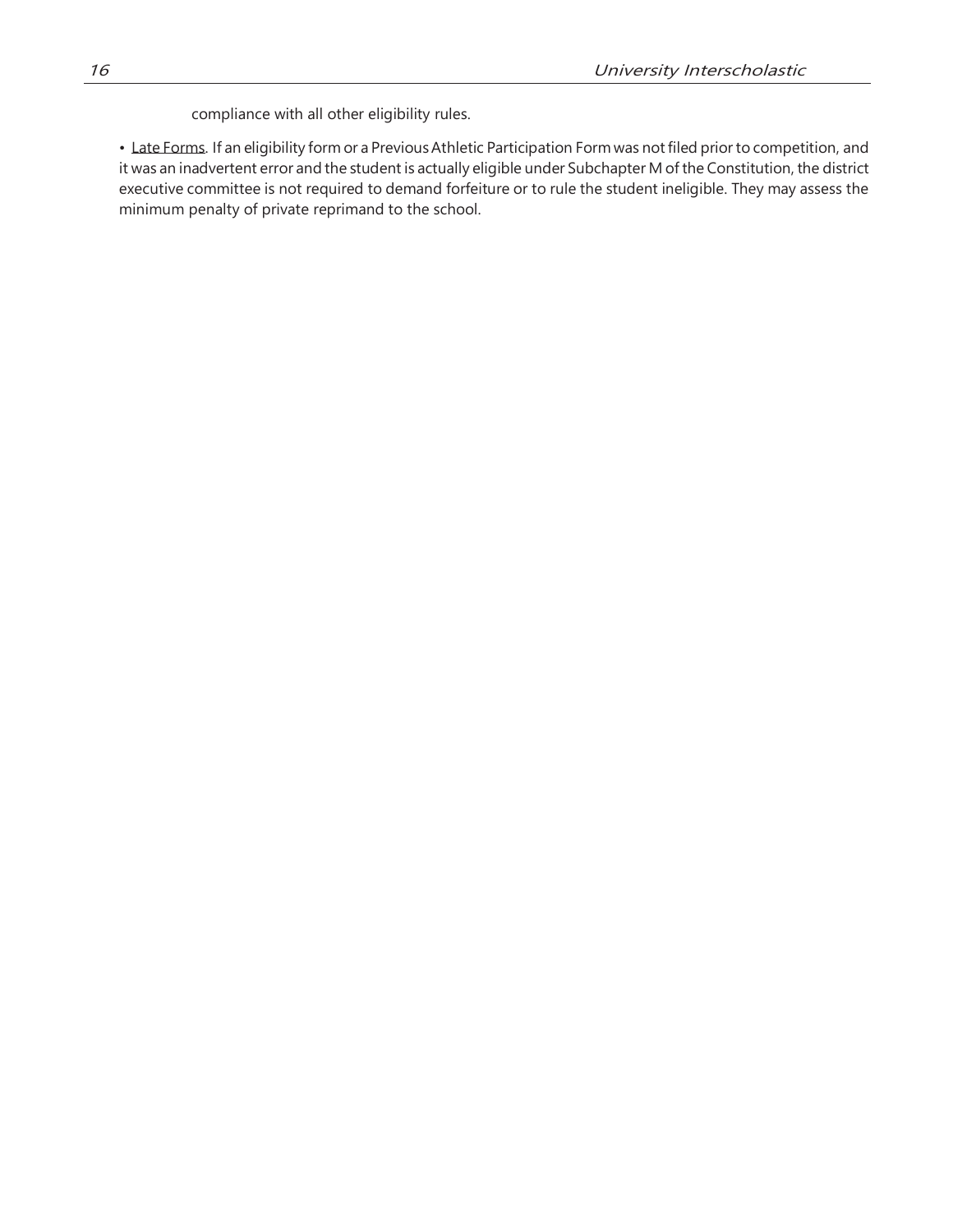• Foreign Exchange Students. Subject to the other eligibility rules of the Constitution and Contest Rules, foreign exchange students in approved CSIET foreign exchange programs are allowed to apply for exceptions to the residence rule through the UIL waiver process. A waiver could be granted in certain activities if they have not received advanced training or have not had extensive experience in the activity of their choice. Foreign exchange students are not eligible for varsity athletic participation unless they are granted a Foreign Exchange Student Waiver.

• Varsity Athletic Eligibility for Over-Age Student. Subject to the other eligibility rules of the UIL Constitution and Contest Rules, an individual is eligible to participate in a League varsity athletic contest as a representative of a participant school if that individual is less than 19 years old on September 1 preceding the contest; or has been granted eligibility based on a disability which delayed his or her education by at least one year, and the student is currently in special education and under the auspices of an ARD Committee or has been identified as a 504 student prior to the end of their second year in high school (effective for entering ninth graders in the current school year).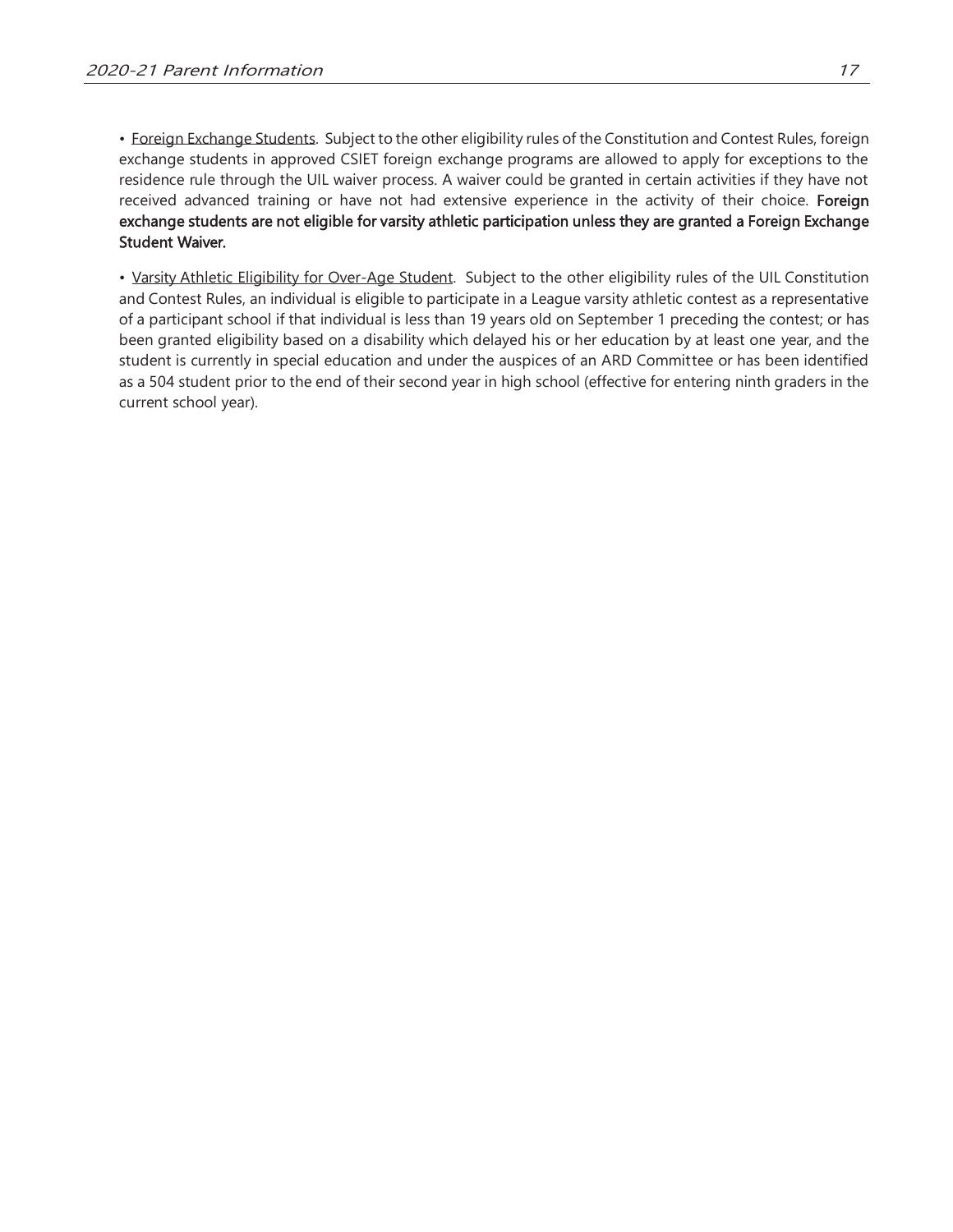# $\sim$  UIL PARENT RESIDENCE RULE  $\sim$

Excerpt from the UIL Constitution and Contest Rules

### Section 442: RESIDENCE IN SCHOOL DISTRICT AND ATTENDANCE ZONE

This section applies to the first calendar year of attendance in grades 9-12. Parent(s) in the context of this rule means parents or adoptive parents who adopted the student prior to the student's first entry in the ninth grade.

- (a) PRESUMPTION OF RESIDENCE OF STUDENT, PARENT(S), SPOUSE. The residence of a single, divorced or widowed student is presumed to be that of the parents of the student. The residence of a married student is presumed to be that of his or her spouse.
- (b) GUARDIAN OF PERSON. If a student's parents are alive but a guardian of his or her person was appointed by appropriate authority and recorded in the county clerk's office more than one year ago, the residence of the student is presumed to be that of the guardian if the student has continuously resided with the guardian for a calendar year or more. If no legal guardianship has been taken out, three years' residence with and support of a contestant establishes guardianship within the meaning of this rule.
- (c) GUARDIAN. If a student's parents are dead and a guardian of his or her person has been appointed by appropriate authority, the residence of the student is presumed to be that of the guardian.
- (d) RELATIVE; SUPPORTER. If a student's parents are dead and a guardianship of his or her person has not been appointed, the residence of the student is presumed to be that of the grandparent, aunt, uncle, adult brother or sister or other person with whom the student is living and by whom the student is supported.
- (e) CUSTODIAL. The residence of a student assigned by appropriate authority to a foster home or a home licensed by the state as a child care boarding facility, or placed in a home by the Texas Department of Family and Protective Services, Texas Juvenile Justice Department or an equivalent state agency, is presumed to be at the home or facility to which the student has been placed. If a student's parent(s) move the student to a foster home in another school district, the student is not eligible, but may apply for a waiver. The residence of a student placed in a home or residential facility that is affiliated with a special purpose school district as outlined in Section 11.351 of the Texas Education Code is presumed to be at the special school district-affiliated home or residential facility where the student is placed.
- (f) DIVORCED PARENTS. The residence of a student whose parents are divorced is presumed to be that of either parent.
- (g) SEPARATED PARENTS.
	- (1) If a student's parents separate (and are not divorced), and if one parent remains in the attendance zone where the student has been attending school, the student's residence is presumed to be that of the parent who did not move.
	- (2) If a student transfers to a new school with a separated (but not divorced) parent, the student is ineligible for one calendar year, but may apply for a waiver.
- (h) MILITARY PARENT(S). A student whose parent is active military and receives a permanent change of station to a military base with a special purpose school district, or whose parent has been released into retirement by the Department of Defense for a reason other than a dishonorable discharge and the student enrolls in the special purpose school district on a military base at the student's first opportunity, is considered in compliance with this rule.
- (i) CRITERIA OF RESIDENCE. The intent of this section is to ensure that unless circumstances fit one of the exceptions above, any relocation of residence is a complete and permanent move for the family. The residence shall be the domicile which is a fixed, permanent and principal home for legal purposes. The residence is not bona fide under UIL rules unless it complies with all of the following criteria.
	- (1) Does the student's parent, guardian or other person whose residence determines the student's residence own a house or condominium or rent a house, apartment or other living quarters in the school district and attendance zone? Parents or Guardians must provide documentation to verify the purchase, lease or rental of a home located in the new attendance zone. A lease agreement or rental agreement should be for <sup>a</sup> reasonable duration.
	- (2) Does the student and the parent or guardian have their furniture and personal effects in the district and attendance zone? There should be no personal effects or furniture belonging to the family in the previous residence.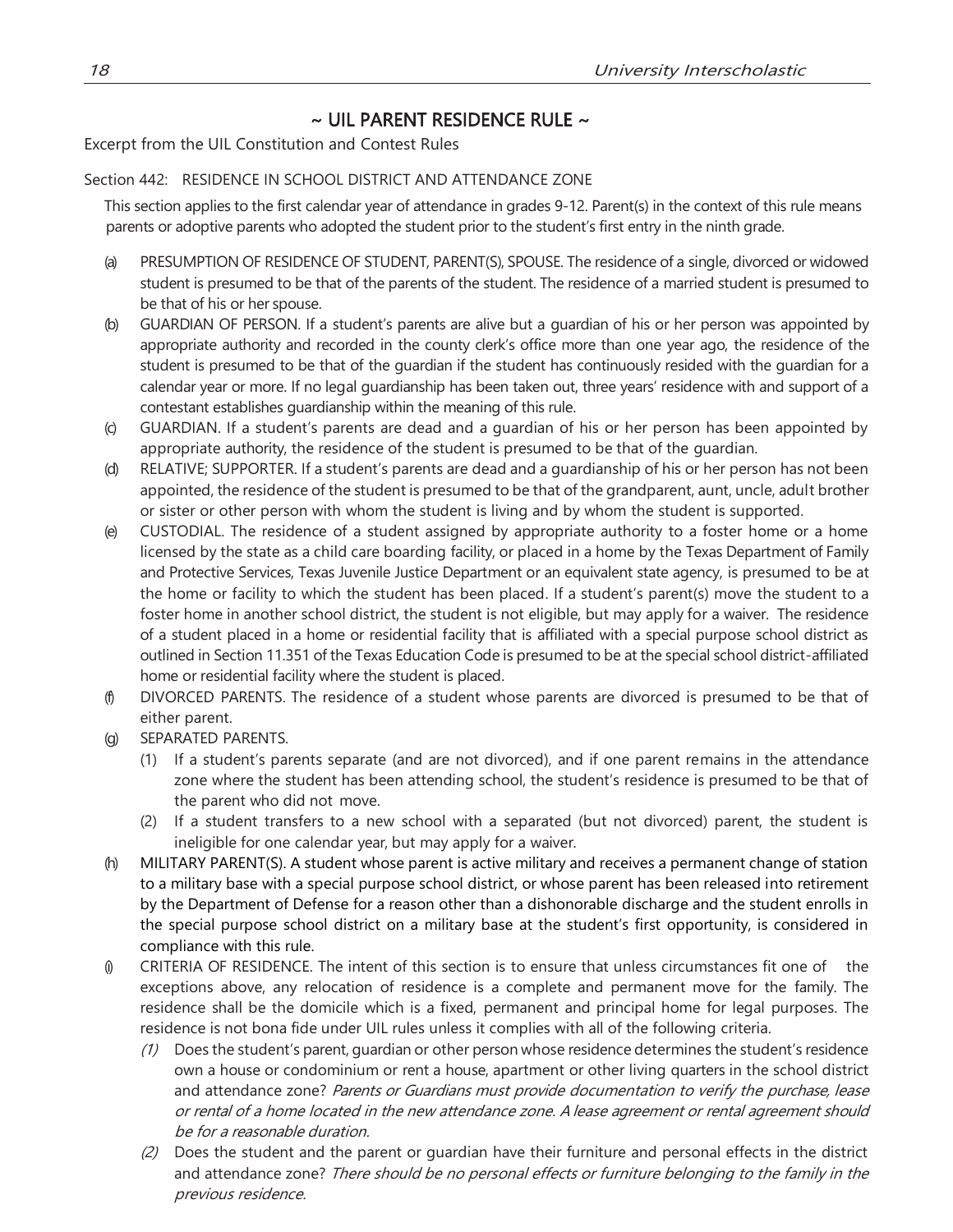- (3) Does the student and the parent or quardian receive their mail (other than office mail) in the district and attendance zone? The family should have submitted a change of mailing address to the Post Office.
- (4) Are the parents or guardians registered to vote in the district and attendance zone? If either of the parents was registered to vote at the previous address, they should have applied for <sup>a</sup> new voter registration card at the new address.
- $(5)$  Do the parents or guardians regularly live in the district and attendance zone and intend to live there indefinitely? The new residence should accommodate the entire family. The former house should be on the market at a reasonable market price or sold, or the lease or rental agreement terminated. All utilities and telephone service should be disconnected or no longer in the family's name. All licensed drivers in the household should have complied with DPS regulations for changing their address.
- $(6)$  Are the parents or guardians required to live in the district and attendance zone for the first calendar year? If the parents or guardians of a contestant move from the district or school zone before the student has been in attendance for one year, the student loses athletic eligibility in the school district from which the parents move, and remains ineligible there for varsity athletics until a year is up.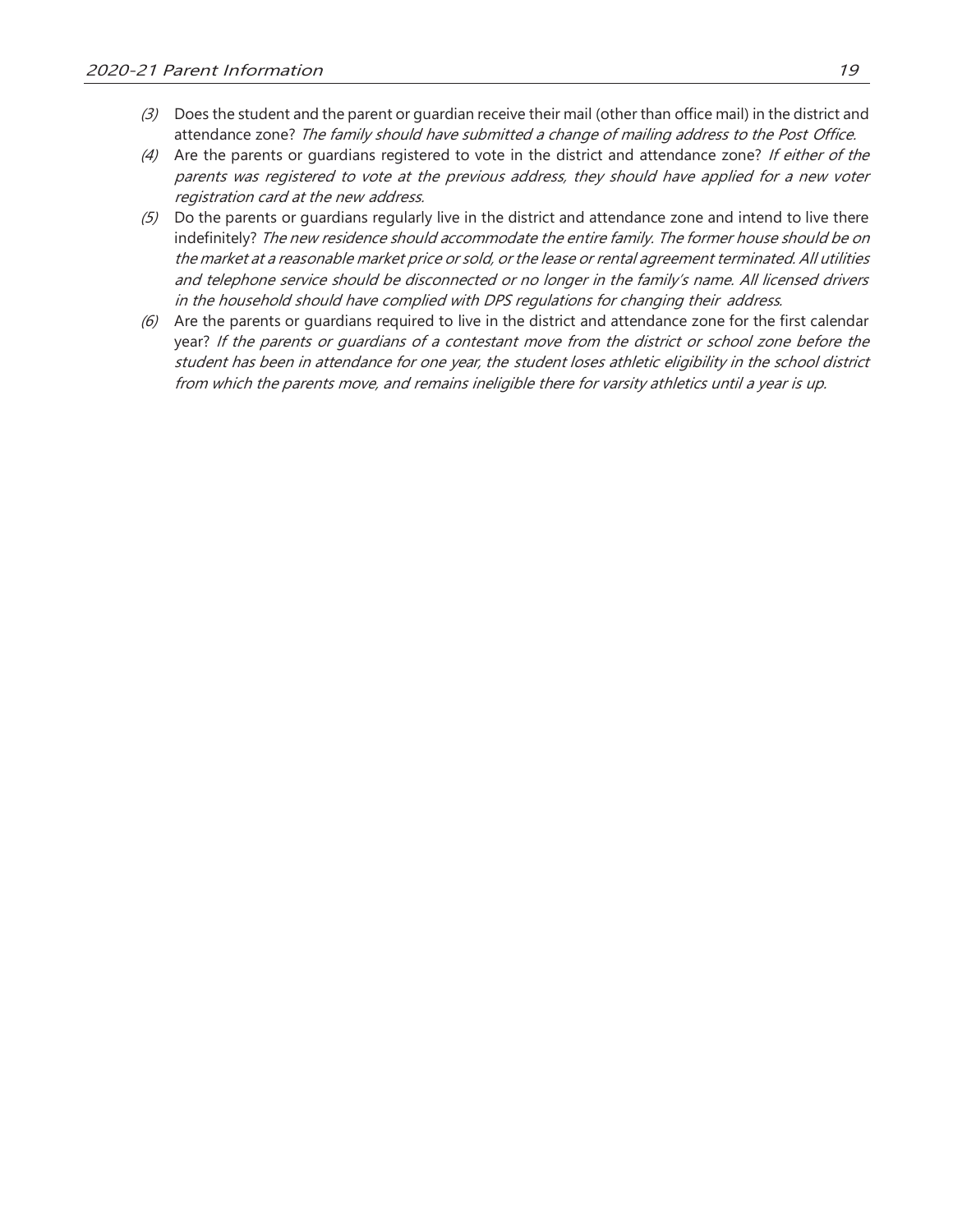# $\sim$  CHANGING SCHOOLS FOR ATHLETIC PURPOSES  $\sim$

<span id="page-19-0"></span>Excerpt from the UIL Constitution and Contest Rules

- (a) DETERMINATION BY DISTRICT EXECUTIVE COMMITTEE. The District Executive Committee is to determine whether or not a student changed schools for athletic purposes, when considering each student who changed schools and has completed the eighth grade, whether or not the student has represented a school in grades nine through twelve.
- (b) COMMON INDICATORS. District Executive Committees should look closely to determine if a student is changing schools for any athletic purpose. Some common indicators committees should include in their considerations include, but are not limited to: checking to see if a student was recruited; ascertaining whether a student was in good standing in the previous school, either academically or in a sports program; determining if a student was unhappy with a coach in the previous school; determining if a student played on a non-school team and is transferring to the school where members of the non-school team attend; determining if a student played on a nonschool team and is transferring to the school where the non-school team coach or a relative of the non-school team coach, is the school coach; and determining if a student received individual or team instruction from a school coach and is transferring to the school of that coach.
- (c) INELIGIBLE. A student who changes schools for athletic purposes is not eligible to compete in varsityUIL athletic contest(s) at the school to which he or she moves for at least one calendar year, even if both parents move to the new school district attendance zone. See (e) below. (1) Exception:
	- (A) One time only, intra-district transfer students are eligible for one varsity athletic activity that was not offered at their previous school. The student must wait one calendar year before gaining eligibility for any other varsity athletic contest. If a student who has been granted participation under this section returns to the school in the attendance zone where the parents reside, a Previous Athletic Participation Form shall be furnished to the District Executive Committee, who will rule on the student's eligibility at that school.
- (d) LENGTH OF INELIGIBILITY. The District Executive Committee for the district into which the student moves shall determine when or if a student who moves for athletic purposes becomes eligible. See (c) above and (f) (3) below.
- (e) PREVIOUS ATHLETIC PARTICIPATION FORM (PAPF). An individual is presumed to have changed schools for athletic purposes if he or she participated with his or her former school in any UIL athleticcontest or practice in grades eight through twelve during any previous school year until:
	- (1) the student's parents change their residence to the new school or attendance zone; (See Section 442(g) for a student who changes residence with a separated parent);
	- (2) the superintendent (or designated administrator) and principal and/or coach of the previous school sign a PAPF stating that the student was not recruited to the new school and did not change schools or attendance zones for athletic purposes;
	- (3) the superintendent (or designated administrator) of the new school signs a PAPF stating that the student was not recruited and is not changing schools for athletic purposes;
	- (4) the District Executive Committee approves the completed PAPF.

NOTE: The District Executive Committee is not bound to determining only the status of students who participated at another school the previous or current year, as it relates to changing schools for athletic purposes.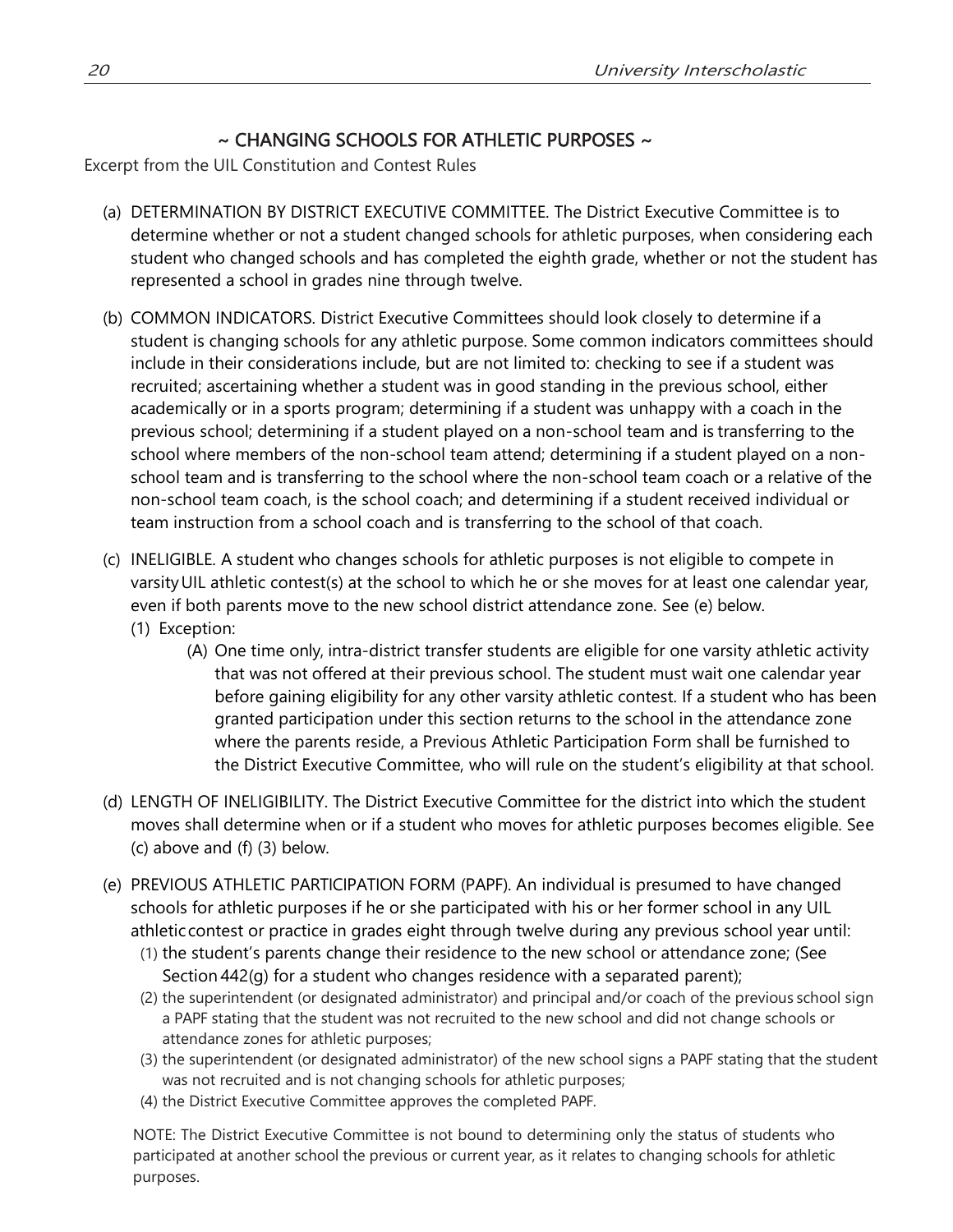- (f) ELIGIBILITY DETERMINATION BY DISTRICT EXECUTIVE COMMITTEE.
	- (1) If the District Executive Committee where the student attends school finds that the student did not change schools for athletic purposes and meets all the criteria listed in Section 442, it shall declare the student eligible if he/she meets all other eligibility requirements.
	- (2) If the District Executive Committee where the student now attends school finds that the student did not change schools for athletic purposes, it may declare that student eligible even though the school district from which he or she moved refused to sign the PAPF. (Extreme caution should be used in granting eligibility under this condition)
	- (3) If the District Executive Committee where the student now lives finds at any time that the change was made for athletic purposes, it shall declare that student ineligible to participate in athletic contests for one year. This may include a student who did not compete at the previous school. If the committee decides that the period of ineligibility should be longer than one year, the committee shall transfer the case to the State Executive Committee. Subject to Section 403(f) and 463 (2)(A), a student who has established varsity eligibility under this section at a member school but who subsequently enrolls in another member school and is found to have changed schools for athletic purposes remains eligible at the school, where eligibility was first established.
	- (4) When officials from both the sending and receiving schools agree that a student changed schools for athletic purposes, the State Executive Committee will not hear or grant an appeal.
- (g) MINIMUM PENALTY. If a Previous Athletic Participation Form was not filed prior to competition and it was an inadvertent error and the student is actually eligible under Subchapter M of the Constitution, the District Executive Committee is not required to demand forfeiture or to rule the student ineligible. The committee may assess the minimum penalty of reprimand.
- (h) NO PREVIOUS ATHLETIC PARTICIPATION FORM REQUIRED. The Previous Athletic Participation Forms are not required if the student did not practice or participate with his or her former school in grades eight through twelve or if the student was required to change schools because the school district or attendance zone lines were changed by the school board or other appropriate authority.

NOTE: (d) and (f) above speak to the applicability of the Previous Athletic Participation Form as it relates to students who have or have not represented another school in grades nine through twelve in either varsity or sub varsity competition. Section 403 (c) prohibits students from changing schools for athletic purposes.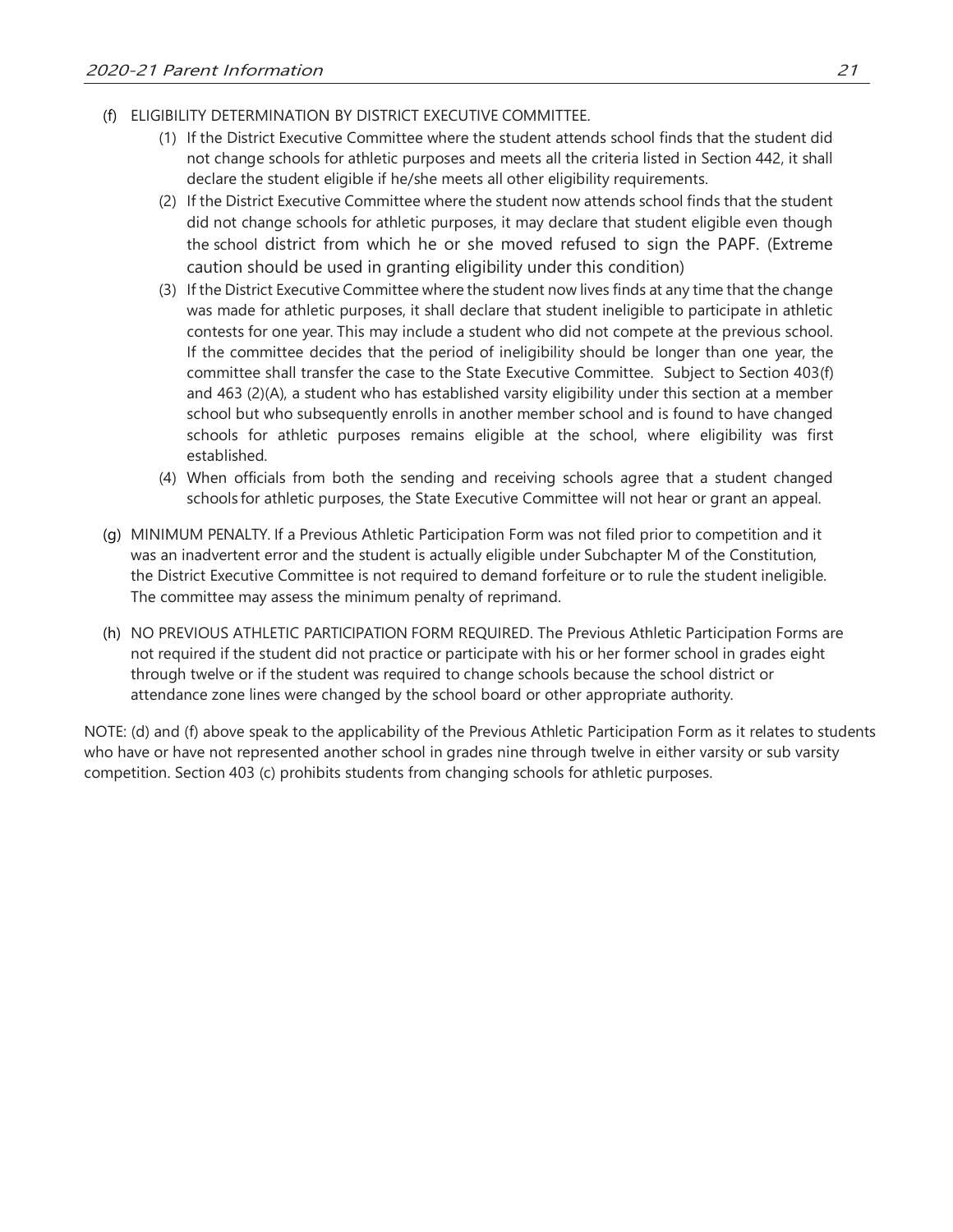### **Previous Athletic Participation Form -‐ Page 1**

#### **(Eligibility Questionnaire for New Student Athletes in Grades 9- ‐12)**

The questions below will assist the UIL/school administrators in making decisions in reference to the Varsity Athletic Parent Residence Rule, Full-Time Student Rule, Age Rule, Four-Year Rule, Foreign Exchange, Amateur Athletic Status, and Changing Schools for Athletic Purposes.

**Question 1** - determines whether or not the student needs to complete page 2 of the Previous Athletic Participation Form.

*\*\*Question 2* – a 'yes' answer will require further investigation to determine the student's first opportunity to enroll or a subsequent transfer back to the student's home attendance zone school.

#### **Varsity Athletic Parent Residence Rule**

**Question 3** – a check mark in the box for 'guardian' or 'foster parents' means a waiver of the residence rule is more than likely required for varsity athletic participation. Based on the answers above, contact the UIL office to discuss prior to allowing the student to participate at the varsity level in athletics.

*Question 4* – a check mark in the box for 'married – living apart' or 'married and the student is living with one parent' means a waiver of the residence rule is likely required for varsity \athletic participation.

**Question 5** – a 'yes' answer means a waiver of the residence rule may be required for varsity athletic participation, if the student has NOT been continuously enrolled at that school for the previous calendar year.

*Questions 6, 7, 8 and 9 – a 'yes' answer to any or all of these questions needs to be investigated by the school* to find out the circumstances and how they might or might not impact varsity athletic eligibility.

#### **RESIDENCE IN SCHOOL DISTRICT AND ATTENDANCE ZONE**

This section applies to the first calendar year of attendance in grades 9-12. Parent(s) in the context of this rule means parents or adoptive parents who adopted the student prior to the student's first entry in the ninth grade.

#### **PRESUMPTION OF RESIDENCE OF STUDENT, PARENT (S), SPOUSE**. The residence of a

single, divorced or widowed student is presumed to be that of the parents of the student. The residence of a married student is presumed to be that of his or her spouse.

**GUARDIAN OF PERSON**. If a student's parents are alive but a guardian of his or her person was appointed by appropriate authority and recorded in the county clerk's office more than one year ago, the residence of the student is presumed to be that of the guardian if the student has continuously resided with the guardian for a calendar year or more. *If no legal guardianship has been taken out, three years' residence with and support of a contestant establishes guardianship within the meaning of this rule.* (Power of Attorney is NOT a recognized document for participation in varsity athletic contest.)

**GUARDIAN.**If a student's parents are dead and a guardian of his or her person has been appointed by appropriate authority, the residence of the student is presumed to be that of the guardian.

**RELATIVE; SUPPORTER.** If a student's parents are dead and a guardianship of his or her person has not been appointed, the residence of the student is presumed to be that of the grandparent, aunt, uncle, adult brother or sister or other person with whom the student is living and by whom the student is supported.

**CUSTODIAL.** The residence of a student assigned by appropriate authority to a foster home or a home licensed by the state as a childcare boarding facility, or placed in a home by the Texas Youth Commission, is presumed to be at the home. If a student's parent(s) move the student to a foster home in another school district, the student is not eligible, but may apply for a waiver.

**DIVORCED PARENTS.** The residence of a student whose parents are divorced is presumed to be that of either parent.

#### **SEPARATED PARENTS.**

- 1. If a student's parents separate (**and are not divorced**), and if one parent remains in the attendance zone where the student has been attending school, the student's residence is presumed to be that of the parent who did not move.
- 2. If a student transfers to a new school with a separated (**but not divorced**) parent, the student is ineligible for one calendar year, but may apply for a waiver.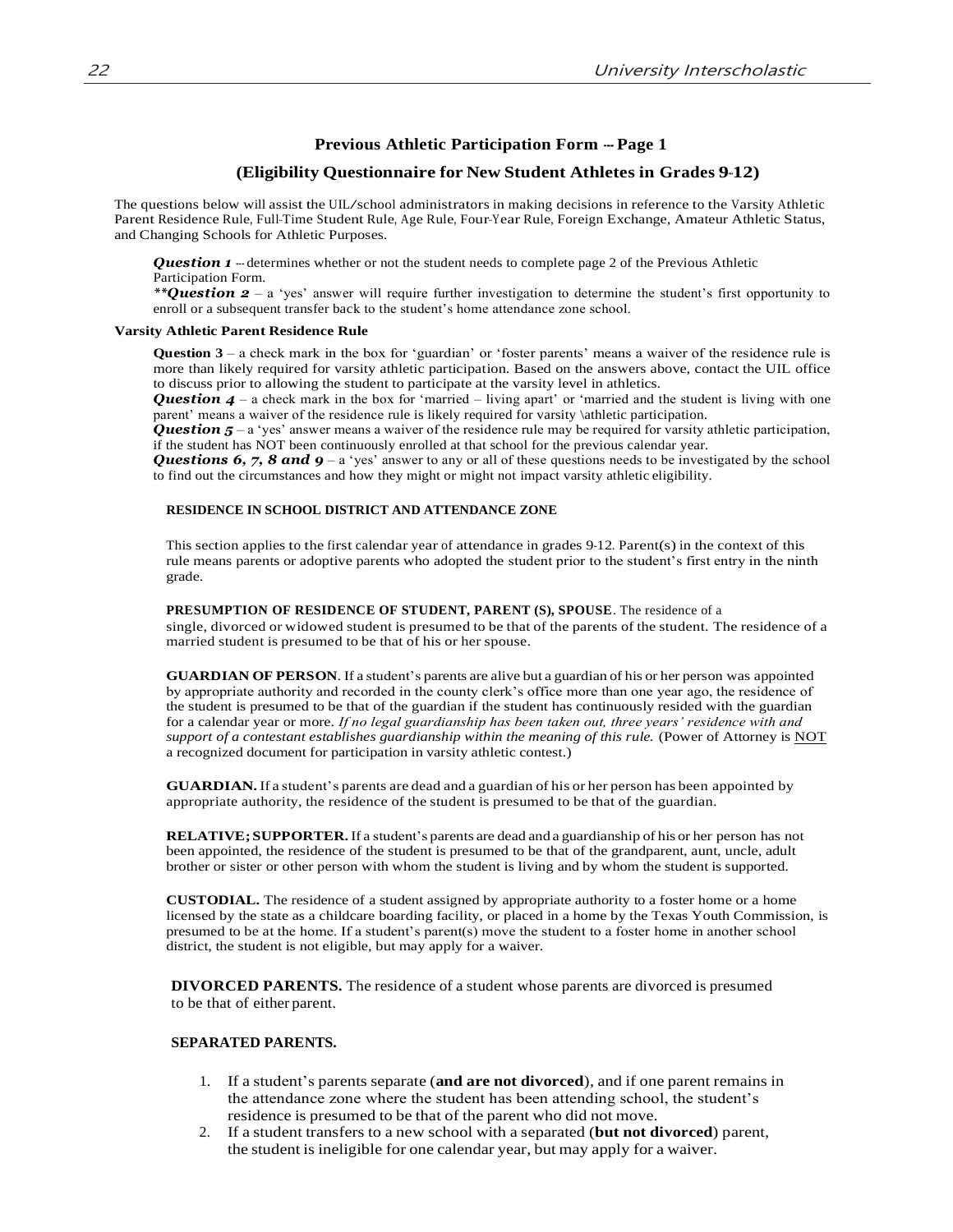#### **Full-Time Student**

**Question**  $10 - a$  'yes' means the student is in violation of the full-time student rule and would be ineligible to participate at any level.

#### **Age Rule and Four--‐Year Rule**

*Question 11* – a 'yes' answer means the student is in violation of the Four-Year Rule and not eligible for varsity participation. Contact the UIL office to inquire on the process for applying for a waiver of the Four-Year Rule.

**Question 12** – a 'yes' answer to this question needs to be investigated. UIL rule prohibit students from repeating grades for athletic purposes.

**Question 13** – a 'yes' answer means the student is in violation of the Age Rule and not eligible for varsity athletic participation. Contact the UIL office to see if the student could qualify for a waiver of the Age Rule.

#### **Foreign Exchange Waiver**

**Question 14** – Foreign exchange students are not eligible for varsity athletics without a waiver. Contact the UIL office for details.

#### **Amateur Athletic Status**

**Question 15** – a 'yes' means the student is in violation of the amateur rule and would be ineligible to participate.

#### **Assist in Determining if Student Moved for Athletic Purposes**

*Questions* **16, 17 and 18** – Any 'yes' answers should be thoroughly in question to participate at the varsity level inathletics.

\*The date of withdrawal from previous school and date of enrollment in new school is necessary in determining if the student has been continuously enrolled for one calendar if the answer to question 2 is 'yes'.

\*Signature on the questionnaire certifies all required annual student forms and the information provided by the parent or student is true and correct.

\*\* If the student attended <sup>a</sup> Magnet, Charter, or Open/Choice enrollment school it will require further investigation to determine the student's first opportunity to enroll or a subsequent transfer back to the student's home attendance zone school.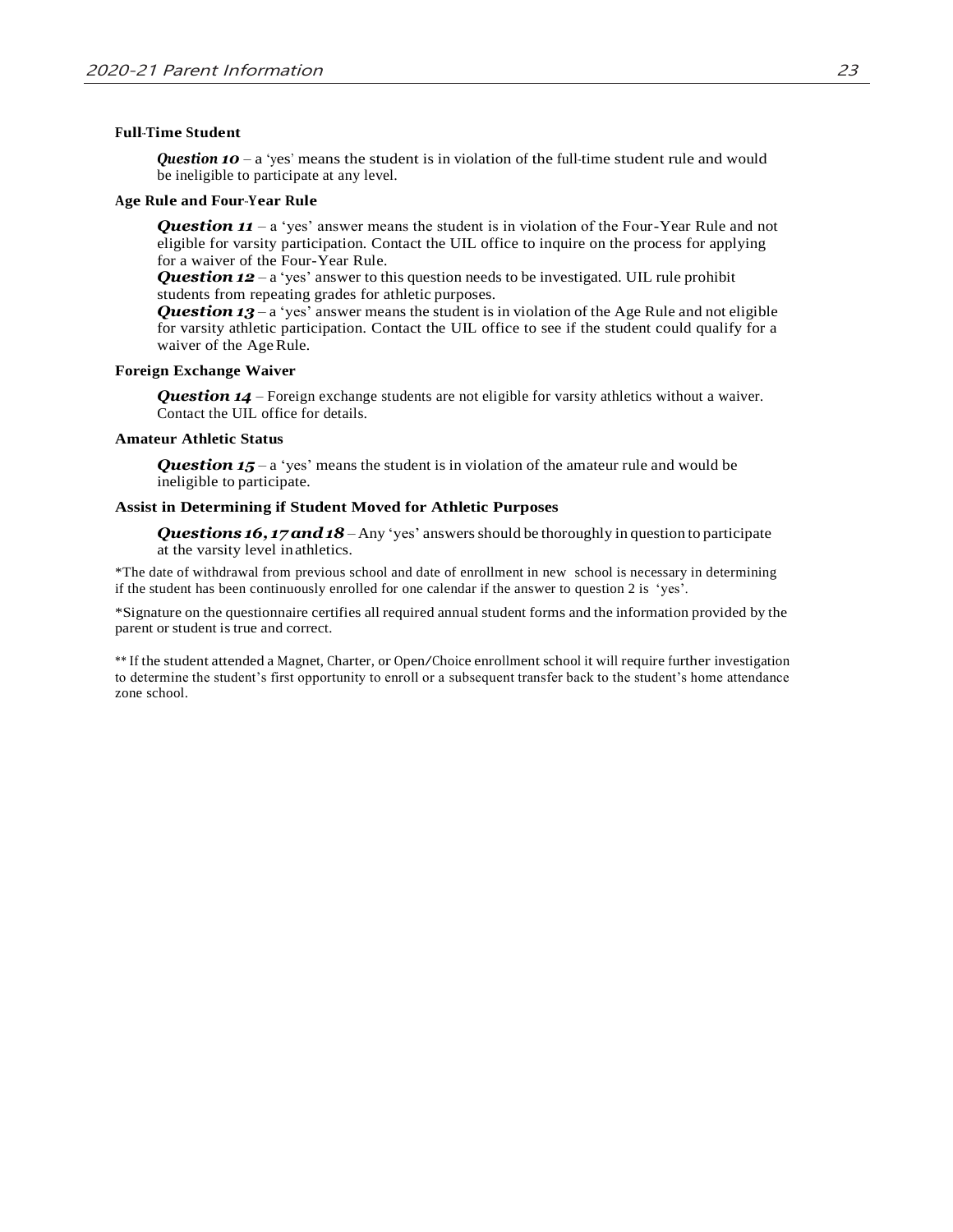|                                                                                                                                                              | <b>Previous Athletic Participation Form</b><br>Page 1<br><b>University Interscholastic League</b>                                                                                                                                                                                                         |                                                                                                                                                                                                                                   |                              | Revised 08/01/17                                                                                                                                                                                                                                                                                                                                                                                                                                                                                                                                                                                                                                                                                                                                                                                                                                                                                   |      |
|--------------------------------------------------------------------------------------------------------------------------------------------------------------|-----------------------------------------------------------------------------------------------------------------------------------------------------------------------------------------------------------------------------------------------------------------------------------------------------------|-----------------------------------------------------------------------------------------------------------------------------------------------------------------------------------------------------------------------------------|------------------------------|----------------------------------------------------------------------------------------------------------------------------------------------------------------------------------------------------------------------------------------------------------------------------------------------------------------------------------------------------------------------------------------------------------------------------------------------------------------------------------------------------------------------------------------------------------------------------------------------------------------------------------------------------------------------------------------------------------------------------------------------------------------------------------------------------------------------------------------------------------------------------------------------------|------|
|                                                                                                                                                              |                                                                                                                                                                                                                                                                                                           |                                                                                                                                                                                                                                   |                              |                                                                                                                                                                                                                                                                                                                                                                                                                                                                                                                                                                                                                                                                                                                                                                                                                                                                                                    |      |
| For UIL Use Only                                                                                                                                             | <b>Eligibility Questionnaire for New Student Athletes in Grades 9-12</b><br>This Form Must be on File with School Before Participation at any Level in Grade 9-12                                                                                                                                         |                                                                                                                                                                                                                                   |                              |                                                                                                                                                                                                                                                                                                                                                                                                                                                                                                                                                                                                                                                                                                                                                                                                                                                                                                    |      |
|                                                                                                                                                              |                                                                                                                                                                                                                                                                                                           | (To be filled out by the student and/or parent and filed with the school.)                                                                                                                                                        |                              |                                                                                                                                                                                                                                                                                                                                                                                                                                                                                                                                                                                                                                                                                                                                                                                                                                                                                                    |      |
|                                                                                                                                                              |                                                                                                                                                                                                                                                                                                           |                                                                                                                                                                                                                                   |                              |                                                                                                                                                                                                                                                                                                                                                                                                                                                                                                                                                                                                                                                                                                                                                                                                                                                                                                    |      |
|                                                                                                                                                              |                                                                                                                                                                                                                                                                                                           |                                                                                                                                                                                                                                   |                              |                                                                                                                                                                                                                                                                                                                                                                                                                                                                                                                                                                                                                                                                                                                                                                                                                                                                                                    |      |
|                                                                                                                                                              |                                                                                                                                                                                                                                                                                                           |                                                                                                                                                                                                                                   |                              | New School: City City Dublic D Charter D Private School                                                                                                                                                                                                                                                                                                                                                                                                                                                                                                                                                                                                                                                                                                                                                                                                                                            |      |
|                                                                                                                                                              |                                                                                                                                                                                                                                                                                                           |                                                                                                                                                                                                                                   |                              |                                                                                                                                                                                                                                                                                                                                                                                                                                                                                                                                                                                                                                                                                                                                                                                                                                                                                                    |      |
|                                                                                                                                                              |                                                                                                                                                                                                                                                                                                           |                                                                                                                                                                                                                                   |                              |                                                                                                                                                                                                                                                                                                                                                                                                                                                                                                                                                                                                                                                                                                                                                                                                                                                                                                    |      |
|                                                                                                                                                              |                                                                                                                                                                                                                                                                                                           | Has the student been continuously enrolled in the new school for one calendar year? $\Box$ Yes $\Box$ No                                                                                                                          |                              |                                                                                                                                                                                                                                                                                                                                                                                                                                                                                                                                                                                                                                                                                                                                                                                                                                                                                                    |      |
| No<br>Yes                                                                                                                                                    |                                                                                                                                                                                                                                                                                                           |                                                                                                                                                                                                                                   |                              |                                                                                                                                                                                                                                                                                                                                                                                                                                                                                                                                                                                                                                                                                                                                                                                                                                                                                                    |      |
|                                                                                                                                                              | department ONLY.                                                                                                                                                                                                                                                                                          |                                                                                                                                                                                                                                   |                              | 1. Has the student ever practiced or participated in extracurricular athletic activities (before school, after school or during an athletic period) at<br>another school in the United States or Mexico in grades 8-12? If yes, the student must complete page 2 in addition to page 1 and both pages<br>must be sent to the District Executive Committee Chairperson. If no, the student must complete page 1 and file with the school and/or athletic                                                                                                                                                                                                                                                                                                                                                                                                                                            |      |
|                                                                                                                                                              | International Baccaluarte (IB) program in grades 9-12?                                                                                                                                                                                                                                                    |                                                                                                                                                                                                                                   |                              | 2. Has the student ever enrolled or participated in a Magnet program, Charter school, Open/Choice Enrollment (within the ISD) or<br>If yes, please provide the name of the school and school and school year                                                                                                                                                                                                                                                                                                                                                                                                                                                                                                                                                                                                                                                                                       |      |
| 442.                                                                                                                                                         |                                                                                                                                                                                                                                                                                                           |                                                                                                                                                                                                                                   |                              | Parent Fesidence Fule: * Questions in this section are referring to biological Parents. RefeRence $c\&cR$ Section 440(b) $\&$                                                                                                                                                                                                                                                                                                                                                                                                                                                                                                                                                                                                                                                                                                                                                                      |      |
|                                                                                                                                                              |                                                                                                                                                                                                                                                                                                           | $\rightarrow$ 3. Does the student live with $\Box$ one parent $\Box$ both parents $\Box$ guardian $\Box$ foster parent(s)?<br>district Athletic Director/Coordinator then contact the UIL Athletics Department at (512) 471-5883. |                              | If the student lives with a GUARDIAN or FOSTER PARENT(S), a UIL Parent Residence waiver may be required. You MUST contact the                                                                                                                                                                                                                                                                                                                                                                                                                                                                                                                                                                                                                                                                                                                                                                      |      |
| 5883.                                                                                                                                                        |                                                                                                                                                                                                                                                                                                           |                                                                                                                                                                                                                                   |                              | 4. Are the parents of the student $\Box$ married $\Box$ never married $\Box$ married iving apart $\Box$ divorced $\Box$ deceased?<br>If the parents are MARRIED-LIVING APART or MARRIED and the student is LIVING WITHONE PARENT, a UIL Parent Residence<br>waiver may be required. You MUST contact the district Athletic Director/Coordinator then contact the UIL Athletics Department at (512) 471-                                                                                                                                                                                                                                                                                                                                                                                                                                                                                            |      |
|                                                                                                                                                              | 5. Does the parent(s) of the student reside outside the attendance zone of the school the student wishes to represent? If yes, a UIL Parent Residence waiver<br>may be required. You MUST contact the district Athletic Director/Coordinator then contact the UIL Athletics Department at (512) 471-5883. |                                                                                                                                                                                                                                   |                              |                                                                                                                                                                                                                                                                                                                                                                                                                                                                                                                                                                                                                                                                                                                                                                                                                                                                                                    |      |
|                                                                                                                                                              | 6. Is there a change in schools but no change in address? If yes, please attach an explanation.                                                                                                                                                                                                           |                                                                                                                                                                                                                                   |                              |                                                                                                                                                                                                                                                                                                                                                                                                                                                                                                                                                                                                                                                                                                                                                                                                                                                                                                    |      |
|                                                                                                                                                              | 7. Is more than one residence owned, rented or maintained by the parents? If yes, please attach an explanation.                                                                                                                                                                                           |                                                                                                                                                                                                                                   |                              |                                                                                                                                                                                                                                                                                                                                                                                                                                                                                                                                                                                                                                                                                                                                                                                                                                                                                                    |      |
| 8. Are any members of the family still residing at the previous residence? If yes, it should be investigated prior to participation on the<br>varsity level. |                                                                                                                                                                                                                                                                                                           |                                                                                                                                                                                                                                   |                              |                                                                                                                                                                                                                                                                                                                                                                                                                                                                                                                                                                                                                                                                                                                                                                                                                                                                                                    |      |
| attending?                                                                                                                                                   |                                                                                                                                                                                                                                                                                                           |                                                                                                                                                                                                                                   |                              | 9. Are there other family members in grades K-12 attending a different school district other than the school district the student is now                                                                                                                                                                                                                                                                                                                                                                                                                                                                                                                                                                                                                                                                                                                                                           |      |
|                                                                                                                                                              | <b>full time Student Pule:</b> Reference C&CR Section 403.                                                                                                                                                                                                                                                |                                                                                                                                                                                                                                   |                              |                                                                                                                                                                                                                                                                                                                                                                                                                                                                                                                                                                                                                                                                                                                                                                                                                                                                                                    |      |
|                                                                                                                                                              |                                                                                                                                                                                                                                                                                                           |                                                                                                                                                                                                                                   |                              | 10. Is the student enrolled in less than an average of four hours per day of instruction for either state or local high school credit?                                                                                                                                                                                                                                                                                                                                                                                                                                                                                                                                                                                                                                                                                                                                                             |      |
|                                                                                                                                                              |                                                                                                                                                                                                                                                                                                           |                                                                                                                                                                                                                                   |                              | four Year Tule and age Tule: Reference c&cR Section 400 & $405$ (four Year) & $440$ (c), $446$ (age).                                                                                                                                                                                                                                                                                                                                                                                                                                                                                                                                                                                                                                                                                                                                                                                              |      |
|                                                                                                                                                              |                                                                                                                                                                                                                                                                                                           |                                                                                                                                                                                                                                   |                              | 11. Did the student first enroll in the 9th grade more than 4 years ago? The first date of enrollment in 9th grade.<br>12. Has the student ever repeated a grade since first entering the 7th grade? If yes, please attach an explanation.                                                                                                                                                                                                                                                                                                                                                                                                                                                                                                                                                                                                                                                         |      |
| $\overline{\phantom{a}}$                                                                                                                                     |                                                                                                                                                                                                                                                                                                           |                                                                                                                                                                                                                                   |                              | 13. Will (or was) the student 19 years of age on or before September 1 of the current school year?                                                                                                                                                                                                                                                                                                                                                                                                                                                                                                                                                                                                                                                                                                                                                                                                 |      |
|                                                                                                                                                              |                                                                                                                                                                                                                                                                                                           | <b>foreign Exchange Fule:</b> Reference c&cR Section 468(3).                                                                                                                                                                      |                              |                                                                                                                                                                                                                                                                                                                                                                                                                                                                                                                                                                                                                                                                                                                                                                                                                                                                                                    |      |
|                                                                                                                                                              |                                                                                                                                                                                                                                                                                                           |                                                                                                                                                                                                                                   |                              | 14. Is the student a foreign exchange student? If yes, a Foreign Exchange Waiver is required for Varsity athletic participation.                                                                                                                                                                                                                                                                                                                                                                                                                                                                                                                                                                                                                                                                                                                                                                   |      |
|                                                                                                                                                              | <b>amateur athletic rule:</b> RefeRence C&cR Section 441.                                                                                                                                                                                                                                                 |                                                                                                                                                                                                                                   |                              |                                                                                                                                                                                                                                                                                                                                                                                                                                                                                                                                                                                                                                                                                                                                                                                                                                                                                                    |      |
|                                                                                                                                                              | 15. Has the student done anything to jeopardize their amateur athletic status?                                                                                                                                                                                                                            |                                                                                                                                                                                                                                   |                              |                                                                                                                                                                                                                                                                                                                                                                                                                                                                                                                                                                                                                                                                                                                                                                                                                                                                                                    |      |
|                                                                                                                                                              |                                                                                                                                                                                                                                                                                                           |                                                                                                                                                                                                                                   |                              | <b>assist in determining if student changed schools for athletic PurPoses:</b> Reference $c\&cR$ Section 443.                                                                                                                                                                                                                                                                                                                                                                                                                                                                                                                                                                                                                                                                                                                                                                                      |      |
|                                                                                                                                                              |                                                                                                                                                                                                                                                                                                           | 16. Did anyone from the new school contact the student prior to their enrollment in the new school?                                                                                                                               |                              |                                                                                                                                                                                                                                                                                                                                                                                                                                                                                                                                                                                                                                                                                                                                                                                                                                                                                                    |      |
| 17. Was the student ever prohibited from participation at the previous school? If yes, please attach an explanation.                                         |                                                                                                                                                                                                                                                                                                           |                                                                                                                                                                                                                                   |                              |                                                                                                                                                                                                                                                                                                                                                                                                                                                                                                                                                                                                                                                                                                                                                                                                                                                                                                    |      |
|                                                                                                                                                              |                                                                                                                                                                                                                                                                                                           |                                                                                                                                                                                                                                   |                              | 18. Did the student play on a non-school team and is transferring to the school where members of the non-school team attend?                                                                                                                                                                                                                                                                                                                                                                                                                                                                                                                                                                                                                                                                                                                                                                       |      |
|                                                                                                                                                              |                                                                                                                                                                                                                                                                                                           | signatures certify that to the best of your knowledge, all information presented on this form is true and correct.                                                                                                                |                              | TO BE COMPLETED BY STUDENT, PARENT AND ADMINISTRATOR OF NEW SCHOOL<br>It shall be the responsibility of each school to have on file the following required annual forms for each student who participates in any practice (before school,<br>after school or during an athletic period), scrimmage or game: Preparticipation Physical Examination (for students in their first and third year of high school<br>participation), Medical History Form, Illegal Steroid Use and Random Steroid Testing, Parent and Student Notification/Agreement Form, Acknowledgement<br>of Rules Form, Concussion Acknowledgement Form and Sudden Cardiac Arrest Awareness Form. Incorrect or untrue information provided by the parent or<br>student could cause ineligibility and could result in the forfeiture of contests in which the student has particpated in addition to other penalties. The following |      |
|                                                                                                                                                              |                                                                                                                                                                                                                                                                                                           |                                                                                                                                                                                                                                   |                              |                                                                                                                                                                                                                                                                                                                                                                                                                                                                                                                                                                                                                                                                                                                                                                                                                                                                                                    |      |
| Signature of Student                                                                                                                                         |                                                                                                                                                                                                                                                                                                           | Date                                                                                                                                                                                                                              | Signature of Parent/Guardian |                                                                                                                                                                                                                                                                                                                                                                                                                                                                                                                                                                                                                                                                                                                                                                                                                                                                                                    | Date |
| Signature of New School Coach                                                                                                                                |                                                                                                                                                                                                                                                                                                           | Date                                                                                                                                                                                                                              |                              | Signature of New School Administrator                                                                                                                                                                                                                                                                                                                                                                                                                                                                                                                                                                                                                                                                                                                                                                                                                                                              | Date |
| <b>New School Coach Name</b>                                                                                                                                 |                                                                                                                                                                                                                                                                                                           | <b>Coach's Email Address</b>                                                                                                                                                                                                      |                              | Sport                                                                                                                                                                                                                                                                                                                                                                                                                                                                                                                                                                                                                                                                                                                                                                                                                                                                                              |      |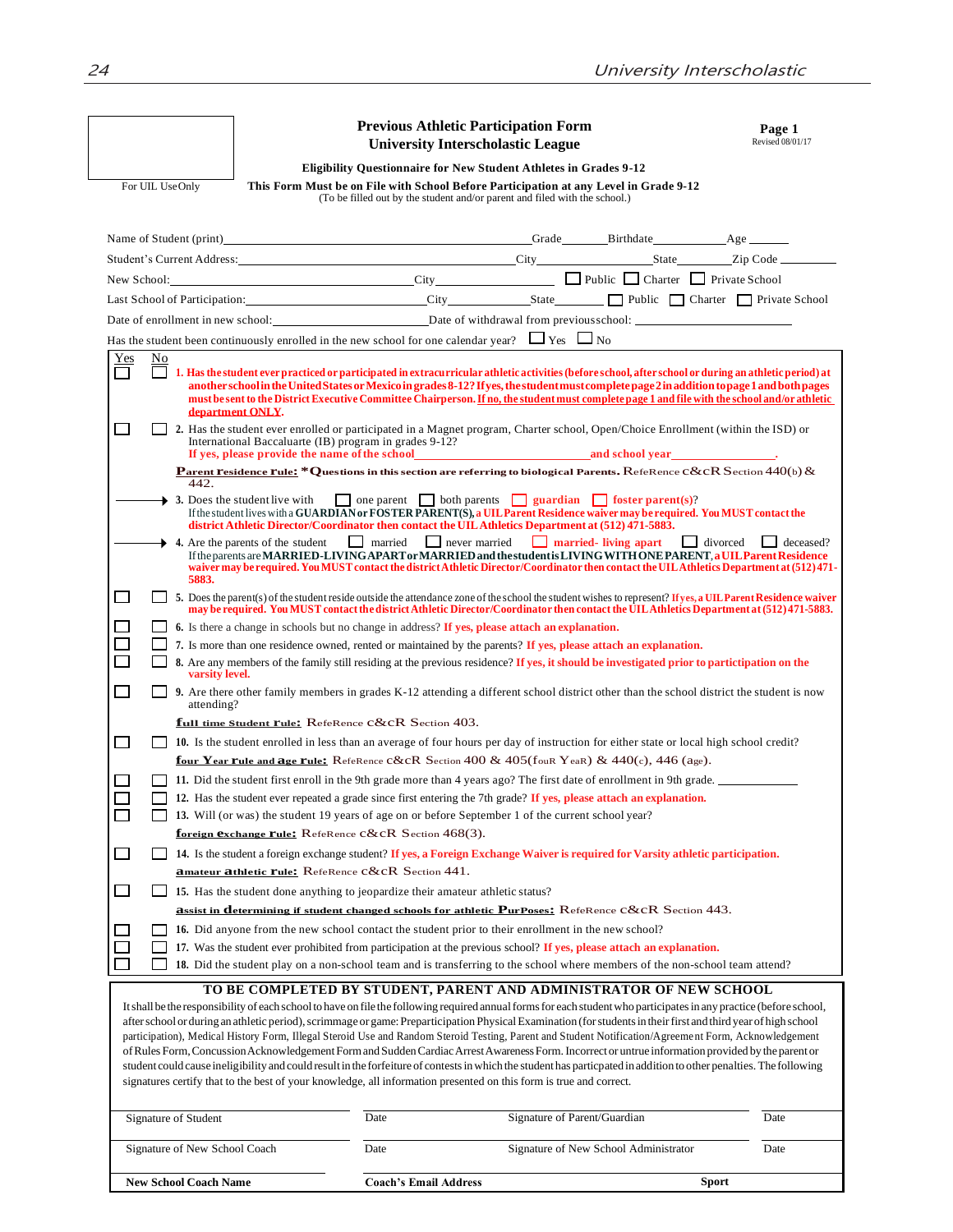| <b>Previous Athletic Participation Form</b> |  |
|---------------------------------------------|--|
| <b>University Interscholastic League</b>    |  |

**Page 2**<br>Revised 08/01/17

| All new students in grades 9-12 who have ever practiced or participated in baseball, basketball, cross country, football, golf, soccer, softball, swimming and<br>diving, team tennis, tennis, track and field, volleyball or wrestling in grades 8-12 at another school in the United States or Mexico MUST have this form<br>completed by the last school of participation and be approved by the District Executive Committee before they are eligible to participate at the <b>VARSITY</b><br>LEVEL at the new school. A student being continuously enrolled for one calendar year still requires a Previous Athletic Participation form before they are<br>eligible to participate at the <b>VARSITY LEVEL</b> in athletics. |                |                           |                                                                                                                                                                                                                                                                                                                                                                                                                                                                                                                                                                                                                                                                                                                                                                                                                                                                                                                                                                                                                                                                                                                                                                                                                                                                         |         |                              |
|-----------------------------------------------------------------------------------------------------------------------------------------------------------------------------------------------------------------------------------------------------------------------------------------------------------------------------------------------------------------------------------------------------------------------------------------------------------------------------------------------------------------------------------------------------------------------------------------------------------------------------------------------------------------------------------------------------------------------------------|----------------|---------------------------|-------------------------------------------------------------------------------------------------------------------------------------------------------------------------------------------------------------------------------------------------------------------------------------------------------------------------------------------------------------------------------------------------------------------------------------------------------------------------------------------------------------------------------------------------------------------------------------------------------------------------------------------------------------------------------------------------------------------------------------------------------------------------------------------------------------------------------------------------------------------------------------------------------------------------------------------------------------------------------------------------------------------------------------------------------------------------------------------------------------------------------------------------------------------------------------------------------------------------------------------------------------------------|---------|------------------------------|
| Name of Student                                                                                                                                                                                                                                                                                                                                                                                                                                                                                                                                                                                                                                                                                                                   | New School:    |                           | Last School of Participation:                                                                                                                                                                                                                                                                                                                                                                                                                                                                                                                                                                                                                                                                                                                                                                                                                                                                                                                                                                                                                                                                                                                                                                                                                                           |         |                              |
| Student's current address:                                                                                                                                                                                                                                                                                                                                                                                                                                                                                                                                                                                                                                                                                                        |                |                           |                                                                                                                                                                                                                                                                                                                                                                                                                                                                                                                                                                                                                                                                                                                                                                                                                                                                                                                                                                                                                                                                                                                                                                                                                                                                         |         |                              |
| Street                                                                                                                                                                                                                                                                                                                                                                                                                                                                                                                                                                                                                                                                                                                            |                | City                      | State                                                                                                                                                                                                                                                                                                                                                                                                                                                                                                                                                                                                                                                                                                                                                                                                                                                                                                                                                                                                                                                                                                                                                                                                                                                                   |         | Zip Code                     |
| new school. We, the undersigned, certify that the student is in compliance with the transfer and admission policies of the local school district. This<br>student to be declared ineligible and could result in the forfeiture of contests in which the student has participated at the new school, in addition to other<br>penalties.<br>Previous address                                                                                                                                                                                                                                                                                                                                                                        |                |                           | <b>ELIGIBILITY CERTIFICATION:</b> This section should be completed by the individual(s) with whom the student is currently residing at the<br>student is not changing schools for athletic purposes and was not recruited. We understand that any false or incorrect information could cause the<br>Status of previous residence?                                                                                                                                                                                                                                                                                                                                                                                                                                                                                                                                                                                                                                                                                                                                                                                                                                                                                                                                       |         | sold leased vacant still own |
| PARENT SIGNATURE                                                                                                                                                                                                                                                                                                                                                                                                                                                                                                                                                                                                                                                                                                                  |                |                           | DATE_                                                                                                                                                                                                                                                                                                                                                                                                                                                                                                                                                                                                                                                                                                                                                                                                                                                                                                                                                                                                                                                                                                                                                                                                                                                                   |         |                              |
|                                                                                                                                                                                                                                                                                                                                                                                                                                                                                                                                                                                                                                                                                                                                   |                |                           | NEW SCHOOL CERTIFICATION: We certify that to our knowledge no one from our community has offered any inducement, directly or<br>indirectly to the student or parents to move into our district. To the best of our knowledge this student is not changing schools for athletic purposes.                                                                                                                                                                                                                                                                                                                                                                                                                                                                                                                                                                                                                                                                                                                                                                                                                                                                                                                                                                                |         |                              |
| Name of New School                                                                                                                                                                                                                                                                                                                                                                                                                                                                                                                                                                                                                                                                                                                |                |                           | Signature of new school superindendent or designated administrator                                                                                                                                                                                                                                                                                                                                                                                                                                                                                                                                                                                                                                                                                                                                                                                                                                                                                                                                                                                                                                                                                                                                                                                                      |         | Date                         |
| the varsity level at the new school. Please check the appropriate responses below. If any of questions 1-5 are marked 'Yes', a full meeting of the District<br>Executive Committee (DEC) would be required only if requested by a member of the committee in the new district. If question 6 is marked 'Yes', a<br>full hearing of the DEC is required in the new district.<br>Yes No<br>explanation to DEC.                                                                                                                                                                                                                                                                                                                      |                |                           | <b>LAST SCHOOL OF PARTICIPATION CERTIFICATION AND RELEASE:</b> Section III must be completed for any new student in grades<br>9-12 who has ever participated in baseball, basketball, cross country, football, golf, soccer, softball, swimming and diving, team tennis, tennis,<br>track and field, volleyball or wrestling in grades 8-12 at another school in the United States or Mexico before they are eligible to participate at<br>1. Was there any conflict or dissatisfaction between the student, his/her parents, and the athletic/academic supervisors at the school?<br>2. Was this student recruited to attend another school or was any undue influence exerted upon this student or family to change schools?<br>3. Did this student quit an athletic activity or program while enrolled in your school? If yes, attach explanation to DEC.<br>4. Was this student ever suspended or removed from your school athletic program? If yes, attach explanation to DEC.<br>5. Would the student be prohibited from participation in athletics had they not changed schools? If yes, attach explanation to DEC.<br>6. Based on your knowledge of the student and their circumstances, is this student changing schools for athletic purposes? If yes, attach |         |                              |
| Print Name of Former superintendent or designated administrator                                                                                                                                                                                                                                                                                                                                                                                                                                                                                                                                                                                                                                                                   |                |                           | Print Name of Former principal or coach                                                                                                                                                                                                                                                                                                                                                                                                                                                                                                                                                                                                                                                                                                                                                                                                                                                                                                                                                                                                                                                                                                                                                                                                                                 |         |                              |
| *Signature of Former superintendent or designated administrator<br>(* two signatures required)                                                                                                                                                                                                                                                                                                                                                                                                                                                                                                                                                                                                                                    |                | <b>AND</b>                | *Signature of Former principal or coach                                                                                                                                                                                                                                                                                                                                                                                                                                                                                                                                                                                                                                                                                                                                                                                                                                                                                                                                                                                                                                                                                                                                                                                                                                 |         | Date Signed                  |
| Last School of Participation: _                                                                                                                                                                                                                                                                                                                                                                                                                                                                                                                                                                                                                                                                                                   |                | $City_$                   |                                                                                                                                                                                                                                                                                                                                                                                                                                                                                                                                                                                                                                                                                                                                                                                                                                                                                                                                                                                                                                                                                                                                                                                                                                                                         | State _ |                              |
| <b>EXECUTIVE COMMITTEE APPROVAL:</b> We certify the above named student is approved.<br>Check the appropriate box:<br>participation until the DEC hears testimony from the previous school, the student/parent and the new school and determines that the student did<br>not change schools for athletic purposes. This process is required to be completed prior to the student applying for a waiver of the parent residence                                                                                                                                                                                                                                                                                                    | <b>Varsity</b> | <b>Sub-varsity only</b> ( | applying for a Waiver<br>If a full hearing of the DEC is required based on the information in section III above, the student is ineligible for varsity athletic                                                                                                                                                                                                                                                                                                                                                                                                                                                                                                                                                                                                                                                                                                                                                                                                                                                                                                                                                                                                                                                                                                         |         |                              |
| School<br>(School of District Executive Committee Chairman)                                                                                                                                                                                                                                                                                                                                                                                                                                                                                                                                                                                                                                                                       |                |                           | Conference District No.                                                                                                                                                                                                                                                                                                                                                                                                                                                                                                                                                                                                                                                                                                                                                                                                                                                                                                                                                                                                                                                                                                                                                                                                                                                 |         |                              |
| Signature of District Executive Committee Chairman<br>The District Chairman makes two copies of the completed form. Send one copy to the student's current school and the other copy to the University Interscholastic                                                                                                                                                                                                                                                                                                                                                                                                                                                                                                            |                | Date                      | <b>Contact Email Address</b>                                                                                                                                                                                                                                                                                                                                                                                                                                                                                                                                                                                                                                                                                                                                                                                                                                                                                                                                                                                                                                                                                                                                                                                                                                            |         |                              |

League, Box 8028, University Station, Austin, Texas, 78713. Retain the original in your file.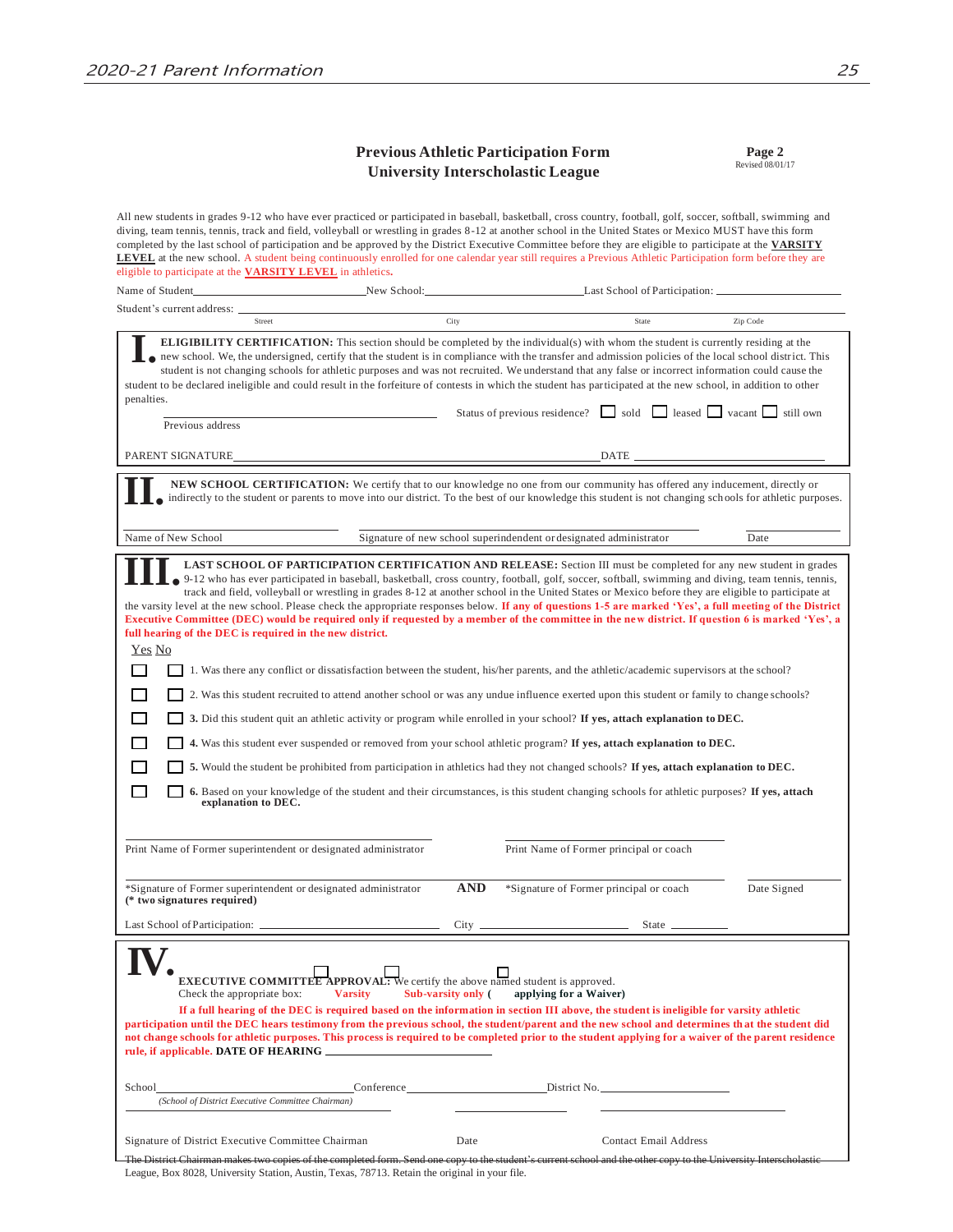# ~ REGULATIONS FOR NON-SCHOOL PARTICIPATION/SCHOOL CAMPS ~

## <span id="page-25-0"></span>I. The Constitution and Contest Rules state:

## Section 1209

- (a) REQUIRED PARTICIPATION PROHIBITED. Students shall not be required to play on a non- school team in any sport as a prerequisite to playing on a school team.
- (b) OFF-SEASON SCHOOL FACILITY USE. See Section 1206.
- (c) CAMPS.
	- (1) Camps After The Last Day Of The School Year: baseball, basketball, football, soccer, softball and volleyball where school personnel work with their own students. After the last day of the school year in May, June, July and prior to the second Monday in August, on non-school days, all students other than students who will be in their second, third or fourth year of high school may attend two camps in each team sport, held within the boundaries of their school district, in which instruction is given in that team sport, and in which a 7th-12th grade coach from their school district attendance zone works with them.
	- (2) Camps During The School Year: A member school district is allowed to sponsor camps during the school year, outside the school day, for students in grades six and below. No student is allowed to participate in more than two school sponsored camps per sport/activity during the school year.

(3) Camps Described Above Shall Be Conducted Under The Following Conditions:

- (A) Number of Days. Attendance at each type of sports camp is limited to no more than six consecutive days.
- (B) Prohibited Activities. Students shall not attend football camps where contact activities are permitted.
- (C) Fees. The superintendent or a designee shall approve the schedule of fees prior to the announcement or release of any information about the camp. The Texas Education Code requires school districts to adopt procedures for waiving fees charged for participation if a student is unable to pay the fee, and the procedures should be made known to the public. Fees for all other students shall be paid by the students and/or their parents.
- (D) School Equipment. Schools may furnish, in accordance with local school district policies, school- owned equipment, with the following restrictions.
	- (i) Schools may not furnish any individual baseball, basketball, football, soccer, softball or volleyball player equipment, including uniforms, shoes, caps, gloves, etc., but may furnish balls and court equipment including nets, standards, goals, etc., for volleyball, basketball and soccer camps.
	- (ii) For football camps, schools may furnish hand dummies, stand-up dummies, passing and kicking machines and footballs. Use of any other football equipment, including contact equipment, is prohibited.
	- (iii) For baseball and softball camps, schools may furnish balls, bats, bases, pitching and batting machines, batting helmets and catcher protective equipment. Use of any other baseball and/or softball equipment is prohibited.
- (d) BONA FIDE SUMMER CAMPS. The provisions of the summer camp rules do not apply to bona fide summer camps giving an overall activity program to the participants.
- (e) CHANGE OF RESIDENCE FROM OUT OF STATE. The provisions of the summer camp rules do not apply in the case of a person who attends an athletic training camp which is allowed under the rules ofthe state in which the student then lives, and then makes a bona fide change of residence to Texas, provided that there has been no deliberate attempt to circumvent the rule.
- (f) OFF-SEASON PARTICIPATION IN NON-SCHOOL TEAM SPORTS.
	- (1) School coaches shall not coach 7-12 grade students from their own attendance zone on a nonschool team or in a non-school camp or clinic, with the exception of their own adopted or birth children.
	- (2) School equipment shall not be used for non-school teams/leagues.
- (g) COACHING RESTRICTIONS. For non-school competition school coaches shall not schedule matched games for students in grades 7-12 from their attendance zone. School coaches may assist in organizing,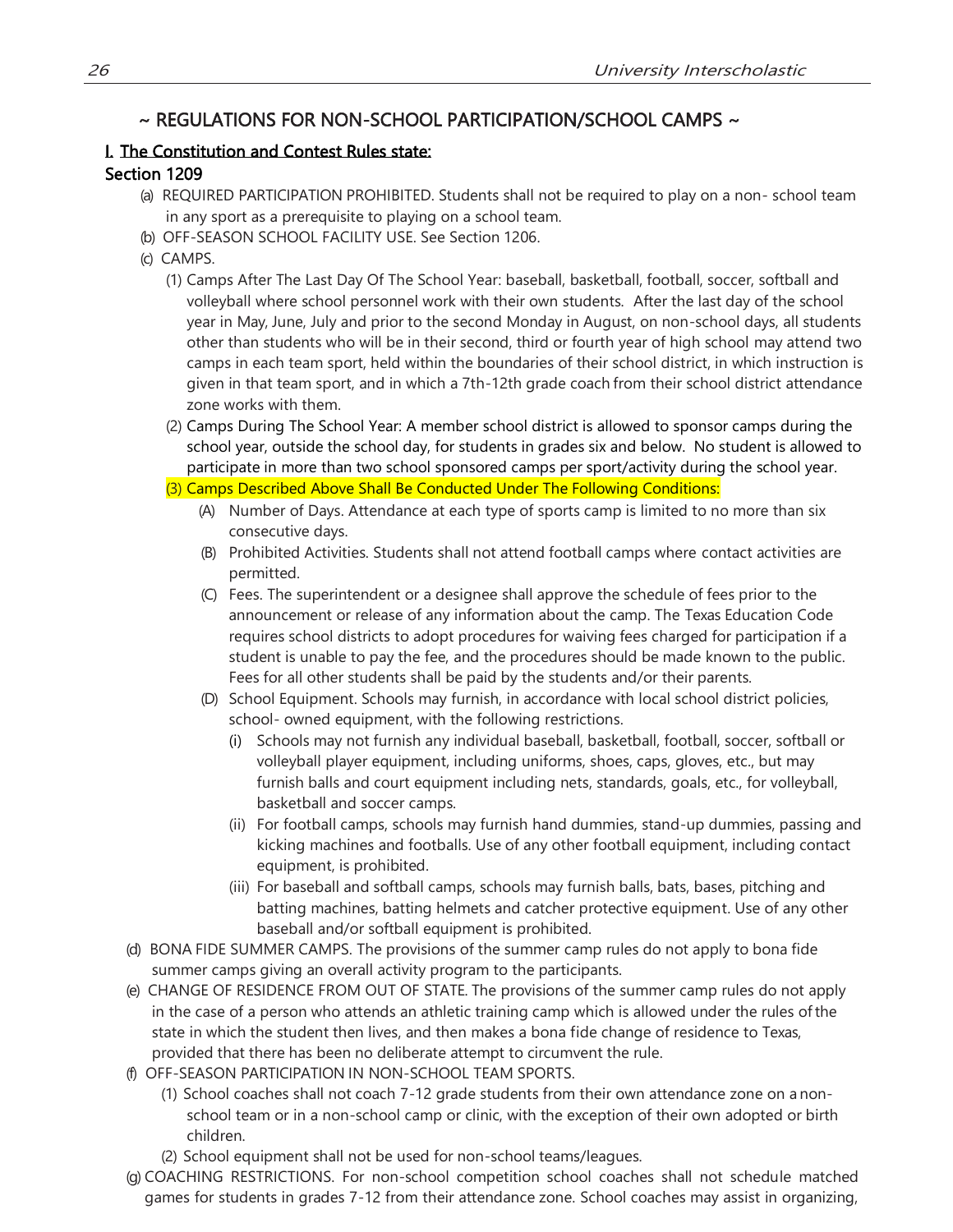selecting players and coaches, and may supervise school facilities for non-school league play. School coaches shall not coach or instruct 7-12 grade students from their school district attendance zone in the team sports of baseball, basketball, football, soccer, softball or volleyball. School coaches shall not supervise facilities for non-school activities on school time. See Section 1201.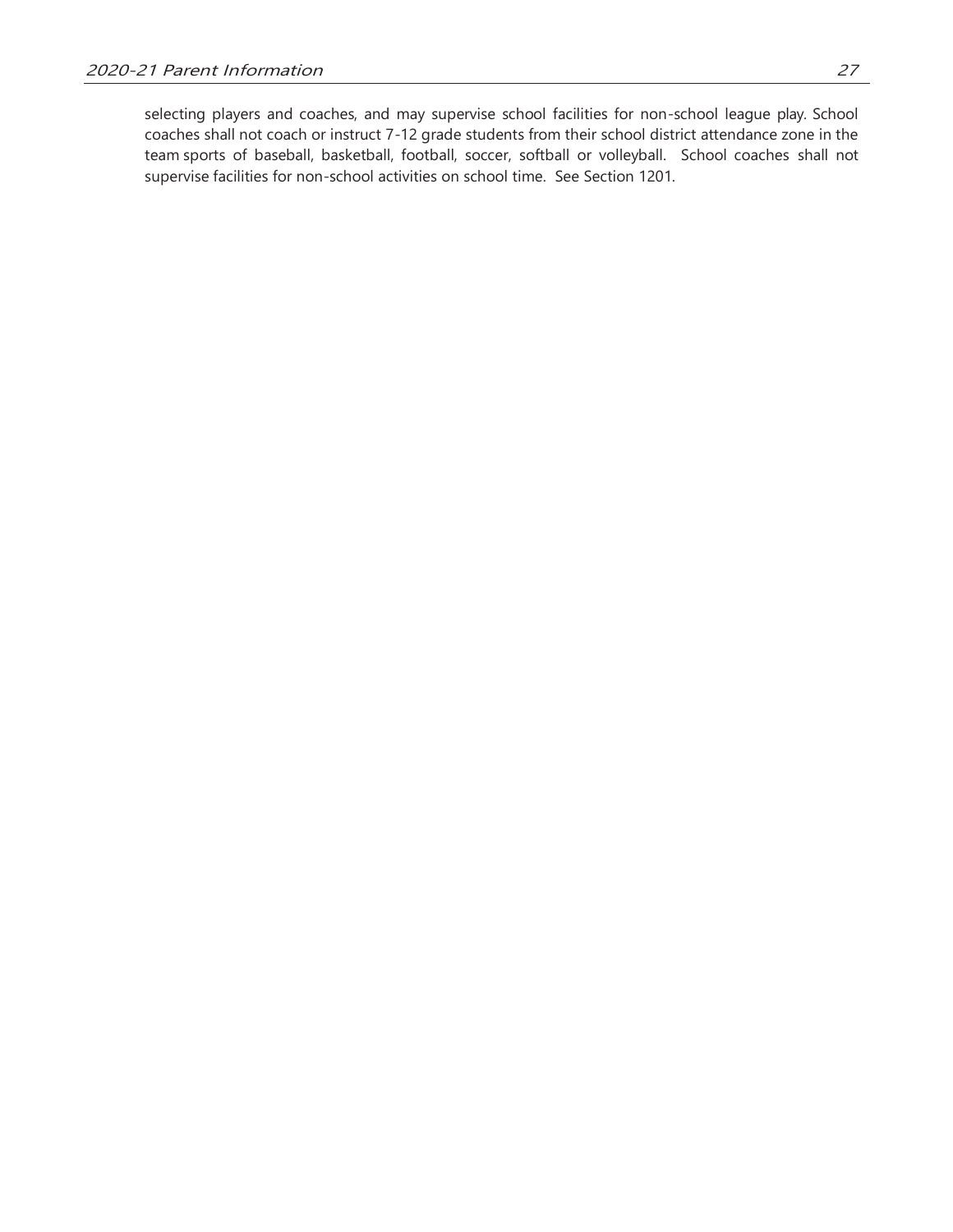# II. Team Sports

## Football, Volleyball, Basketball, Soccer, Baseball, Softball In accordance to Section 1201, 1206 and 1209 regarding non-school competition (leagues, camps, clinics, clubs, tournaments, 7 on 7, lineman challenges) coaches:

## The C&CR prohibits the following:

- 1) Shall not instruct any student in 7th 12th grade from his/her own attendance zone unless the studentis his/her own biological or adopted child.
- 2) Shall not schedule matched games. A matched game is a contest between TWO teams that is not a part of a league schedule or tournament.
- 3) Shall not transport students in a school vehicle or with school resources.
- 4) Shall not use school athletic equipment, school uniforms and school health/first aid supplies.
- 5) Shall not use school or booster funds for any expenses associated with the activity.
- 6) Shall abstain from any practice which would bring financial gain to the coach by using a student's participation in a camp, clinic, league, or other non-school athletic event, such as a rebate for each player sent toa particular camp or from each player using a particular product (Section 120l [b, 9]).
- 7) Shall abstain from any practice that makes a student feel pressured to participate in non-school activities (Section 120l [b, 10]).
- 8) Should not participate with their athletes in the athlete's sport (Section 1206 [i]).

## In accordance to Section 1209 regarding non-school competition (leagues, camps, clinics, clubs, tournaments, 7 on 7) coaches or a group of coaches:

The C&CR allows the following:

- 1) Can supervise facilities.
- 2) Can assist with organization to include, but not limited to: assignment of officials, helping to secure facilities, development of schedules, scheduling of facilities, assisting with registration process, helping to secure equipment.
- 3) Can assist with the selection of coaches.
- 4) Can assist with the selection of players.
- 5) Can distribute information regarding the details of the non-school event for informational purposes. Distribution of such materials should be in accordance to the policies and procedures of the local school district.
- 6) Can collect registration fees for coordination purposes only. No checks may be made payable to the school and no funds shall be deposited in any school account.

# III. Individual Sports:

# Cross Country, Golf, Swimming, Tennis, Track and Field and Wrestling (Guidelines are also applicable to team sports)

## A. During the school year

- 1) Coaches of individual sports are allowed to work with student athletes from their attendance zone in nonschool practice during the school year with limitations. Coaches should be aware that any time spent working with a student-athlete from their attendance zone in grades 7-12, whether in school or nonschool practice, will count as part of the eight hours of practice allowed outside of the school day during the school week under state law.
- 2) Coaches should abstain from any practice which would bring financial gain to the coach by using a student's participation in a camp, clinic, league, or other non-school athletic event, such as a rebate for each player sent to a particular camp or from each player using a particular product (Section 1201 [b,9]).
- 3) Coaches shall not charge a fee for private instruction to student=athletes during he school year. The restriction on charging fees for private instruction applies only to those students who are in grades 9-12, from the coach's attendance zone and participating in the sport for which the coach is responsible (Section 1201 [b,9]).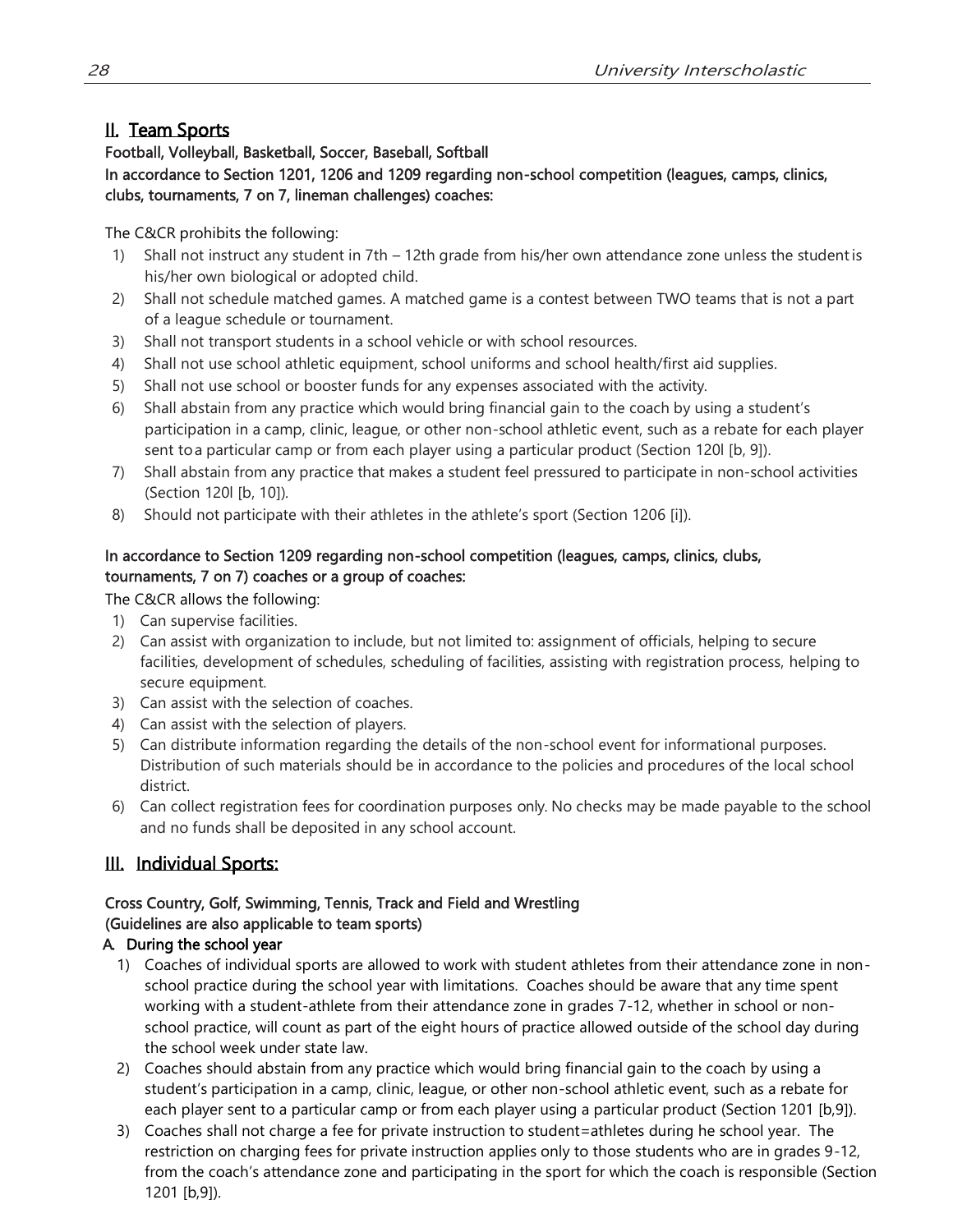4) Coaches should abstain from any practice that makes a student feel pressured to participate in non-school activities (Section 1201 [b,10]).

## B. Outside the School Year

- 1) Outside of the school year, the restrictions are somewhat reduced. Coaches are allowed to coach studentathletes from their own attendance zone.
- 2) The use of school funds, school equipment, school uniforms or school transportation is prohibited. Exception: School administrators may authorize the use of facilities, including scoreboards, implements, cross bars, poles, discus, shot puts, nets, etc. for school programs which are open to all students.
- 3) School coaches can work with students from his/her own attendance zone in summer recreational programs ( i.e. They coach in meets and tournaments with permission from superintendent or superintendent's designee).
- 4) Coaches should abstain from any practice which would bring financial gain to the coach by using a student's participation in a camp, clinic, league, or other non-school athletic event, such as a rebate for each player sent to a particular camp or from each player using a particular product (Section 120l [b, 9]).
- 5) Coaches should abstain from any practice that makes a student feel pressured to participate in non-school activities.

When determining how to count times spent as "practice activities" please consult the following chart:

| <b>What Counts</b>               | <b>What Doesn't Count</b> |  |  |
|----------------------------------|---------------------------|--|--|
| Actual on field/court practice   | Meetings                  |  |  |
| Sport specific skill instruction | Weight Training*          |  |  |
| Mandatory conditioning           | Film Study                |  |  |
| Rest breaks                      | Injury treatment          |  |  |
| Water breaks                     | Voluntary conditioning*   |  |  |

\*Does not count towards practice time, but cannot be done during the two hour rest/recovery time.

In reference to the minimum TWO hour rest/recovery time between the end of one practice and the beginning of the next practice (on days when more than one practice is scheduled), there can be no practice activities at all during this time. This time is exclusively for students to rest/recover for the following practice session, whether that session is an actual on field/court practice or a mandatory conditioning period.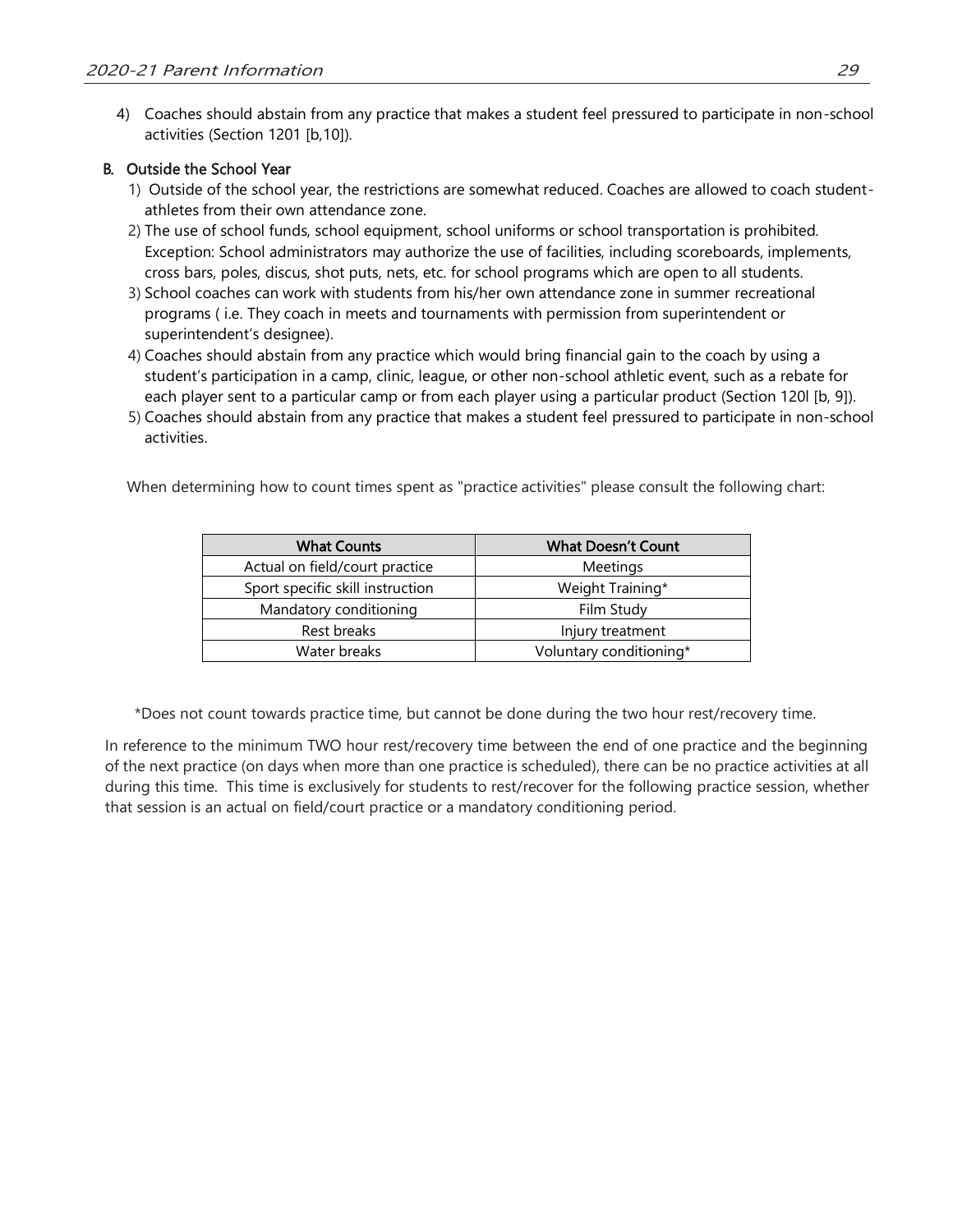## QUESTIONS AND ANSWERS

- Q: May a school coach determine on which non-school team students from their attendance zone may participate?
- A: No. School coaches may recommend but not require or demand student-athletes to participate on any particular non-school team.

### Q: Can a school coach serve as a facility supervisor for non-school activities?

A: Yes, provided they are there to monitor and open and close the facility.

### Q: Can a school coach officiate for non-school activities?

A: Yes, however it is recommended they not officiate students in grades 7-12 from their own attendance zone.

- Q: Can school sponsored camps be held for students sixth grade and below from a school's own attendance zone during the school year?
- A: Yes. According to Section 1209, A member school district is allowed to sponsor camps during the school year, outside the school day, for students in grades six and below. No student is allowed to participate in more than two school sponsored camps per sport/activity during the school year.
- Q: Can student-athletes in grades 9th-12th serve as camp coaches or instructors for school sponsored camps or leagues?
- A: No. As their school coaches will be providing instruction, students can't receive direct instruction from their school coach.

### Q: Can student-athletes in grades 9th-12th serve as volunteers for non-school sponsored camps or leagues?

- A: Yes, as long as their school coaches are not involved. Students can't receive direct instruction from their school coach.
- Q: Can a school coach instruct a student-athlete in his/her sport in a non-school activity if that student has no remaining eligibility in that particular sport?
- A: No. According to Section 1209 (g), school coaches shall not coach or instruct any 7-12 grade students from their school attendance zone in team sports of baseball, football, soccer, softball or volleyball.

### Q: Are athletes permitted to play in non-school all-star contests?

- A: Yes. Student athletes who are selected for all-star teams based on participation in non-school competition may be provided lodging, meals, transportation, game jerseys, shoes, etc. in conjunction with these events. Student-athletes are responsible for protecting their own amateur status. Student athletes in grades 9-12 are prohibited from accepting anything other than symbolic awards (medals, ribbons, trophies, plaques) for winning or placing in non-school activities.
- **Q: May students who have completed their high school eligibility in a particular sport compete in other all-star contests such as TABC, TGCA, and THSCA?**
- A: Yes. Students who are selected for all-star may have items such as lodging, meals, transportation, game jerseys, and shoes provided for all-star team participation. Students who have completed eligibility in the involved sport, with school superintendent approval, may also use school individual player protective equipment in any all-star game.

# Q: Can an athlete receive a scholarship or collect donations for participation in a non-school activity?

A: Yes, provided these funds are not from school funds or booster club funds.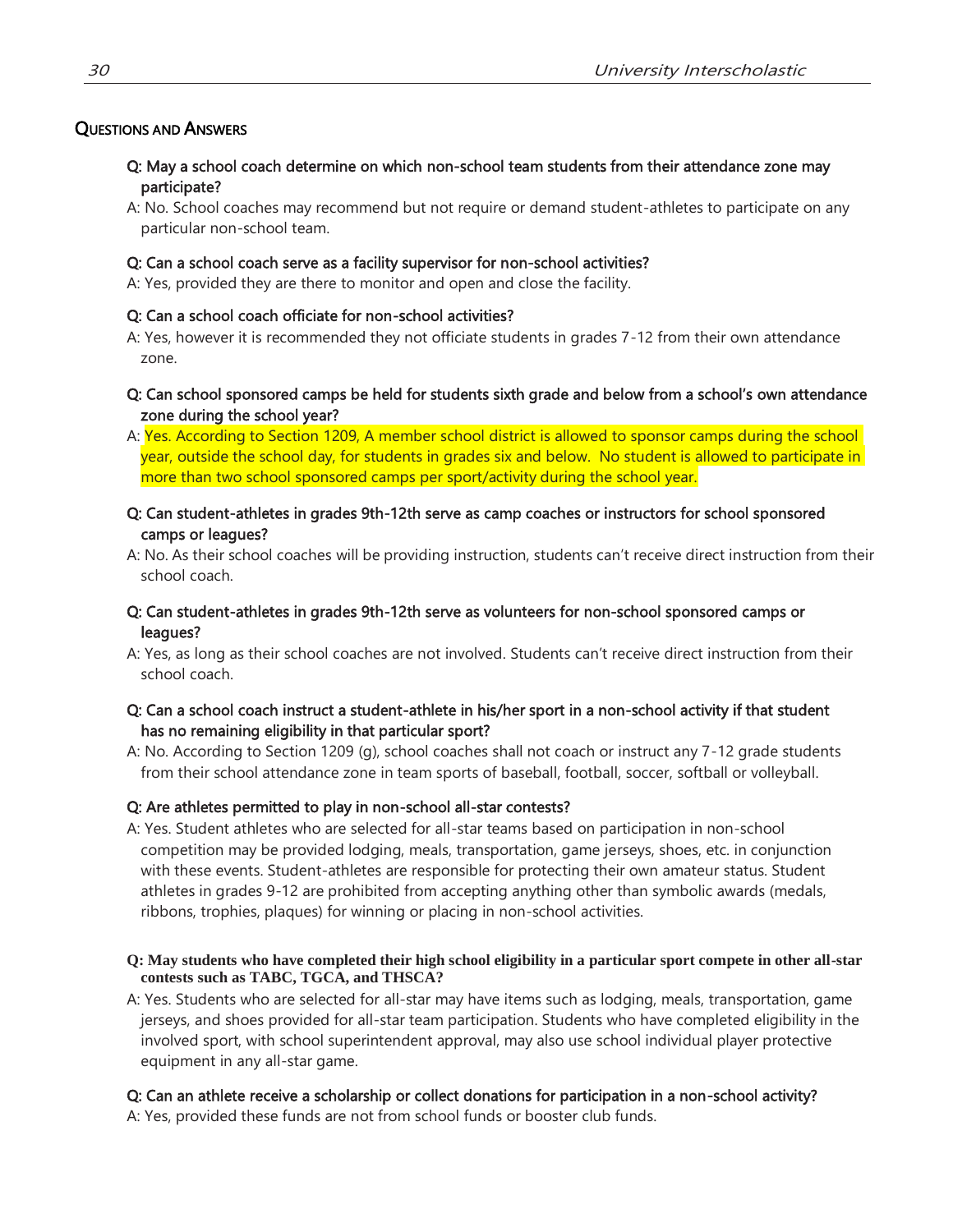## Q: Can schools or school booster clubs contribute to any of the athlete's expenses or equipment associated with a non-school activity?

A: Schools and school boosters are prohibited from providing transportation, equipment, or funds for any non-school activities.

# Q: May schools or school booster clubs sponsor non-school all-star contests?

A: Schools and school booster clubs are prohibited from sponsoring any non-school all-star contests.

# Q: Can a local business contribute to a student-athlete's expense for a non-school activity?

A: Yes, a local business can provide money to cover expenses for a non-school activity.

# Q: Can coaches or school employees contribute to a student's non-school fundraiser?

A: Yes, provided the contributions are from their own personal funds and not from booster funds, activity accounts, school soft drink accounts or any other accounts associated with the school.

# Q: Can an equipment company give athletic equipment or apparel to members of a school team?

A: No, but a school may accept donations of money or equipment, and the equipment may in turn be used by student-athletes. These items should be presented with the principal's knowledge (or athletic director's knowledge in multiple-high school districts). All equipment becomes school property to be used accordingly.

# Q: Can student-athletes be provided with equipment by non-school organizations? (For example, equipment companies that provided tennis rackets or apparel to athletes who are ranked in a sport.)

A: Yes, if receipt of these items is based on rankings and not specifically on winning or placing in a competition. It would be a violation for an athlete to accept merchandise for winning or placing in a specific tournament or competition.

# Q: What type of awards may a student in grades 9-12 receive for participation in school related activities? A:

Symbolic awards student athletes may accept include medals, trophies, plaques, certificates, etc. Student athletes may not accept T-shirts, gift certificates, equipment or other valuable consideration for participation in school sponsored athletic events. (Refer to Section 480)

# Q: When may students take private instruction?

A: A student may take a private lesson anytime except during the school day, including the athletic period or during school practice sessions. Schools shall not pay for these private lessons.

# Q: Can student-athletes raise funds for non-school activities?

A: Yes, provided the fundraising activities are not related to the school and the student-athletes do all of the fundraising on their own or with the assistance of their parents.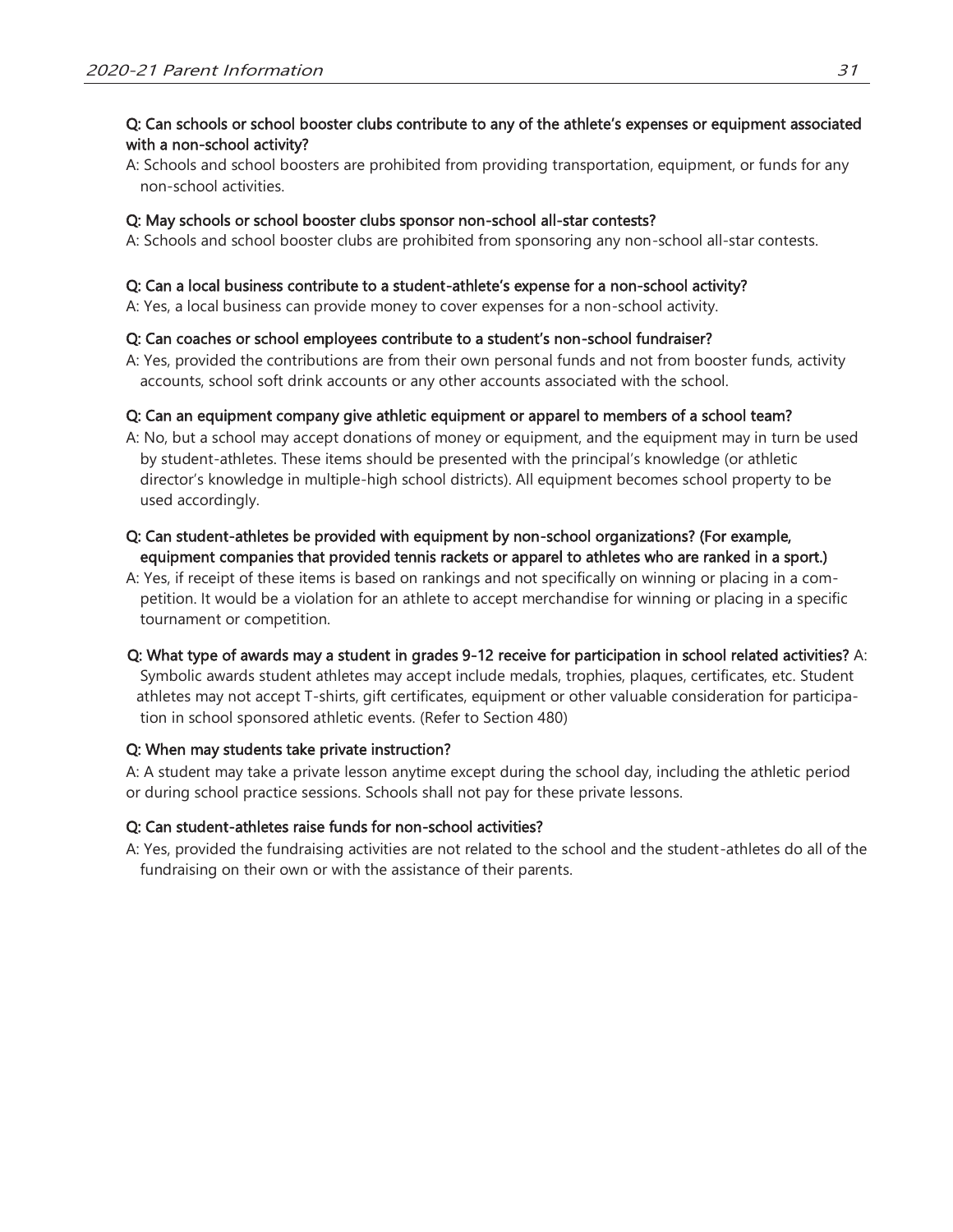# $\sim$  BOOSTER CLUB GUIDELINES  $\sim$

### <span id="page-31-0"></span>Role of Competition

Participation teaches that it is a privilege and an honor to represent one's school. Students learn to win without boasting and to lose without bitterness.

Self-motivation and intellectual curiosity are essential to the best academic participants. Artistic commitment and a desire to excel are traits found in music participants. Physical training and good health habits are essential to the best athletes. Interscholastic competition is a fine way to encourage youngsters to enrich their education and expand their horizons.

Leadership and citizenship experiences through interschool activities help prepare students for a useful and wholesome life. Plus, competition is fun!

### Superintendent Responsible for UIL Activities

Member schools make UIL rules and determine policies regarding penalties to schools, school district personnel and student participants. The superintendent is solely responsible for the entire UIL program. All school activities, organizations (including the booster club), events and personnel are under the jurisdiction of the superintendent. Booster clubs must recognize this authority and work within a framework prescribed by the school administration.

### Role of Booster Clubs

Neighborhood patrons formbooster clubs to help enrich the school's participation in extracurricular activities. The fundraising role of booster clubs is particularly crucial in today's economic climate. Positive and direct communication can prevent most problems. Keep the superintendent informed of all activities.

- Have a chain of command for communication with the administration.
- Clear all activities through your administration.
- The superintendent or a designee who does not coach or direct a UIL contest but has approval authority over booster clubs should be invited to all meetings. All meetings should be open to the public.
- Booster clubs should apprise school administrators of all club activities. Make sure your local administration has a copy of all booster club publications. Invite administrators to all booster club meetings. Have an officer meet with the school administration regularly.
- School administration should apprise booster clubs of all school activities.
- Booster clubs do not have authority to direct the duties of a school district employee. The scheduling of contests, rules for participation, methods of earning letters and all other criteria dealing with inter-school programs are under the jurisdiction of the local school administration.
- Minutes should be taken at each meeting and kept on file at the school.
- Periodic financial statements itemizing all receipts and expenditures should be made to the general club membership and kept on file at the school.

Additional information regarding Booster Club guidelines can be found on our website: <http://www.uiltexas.org/policy/> guidelines-for-booster-clubs